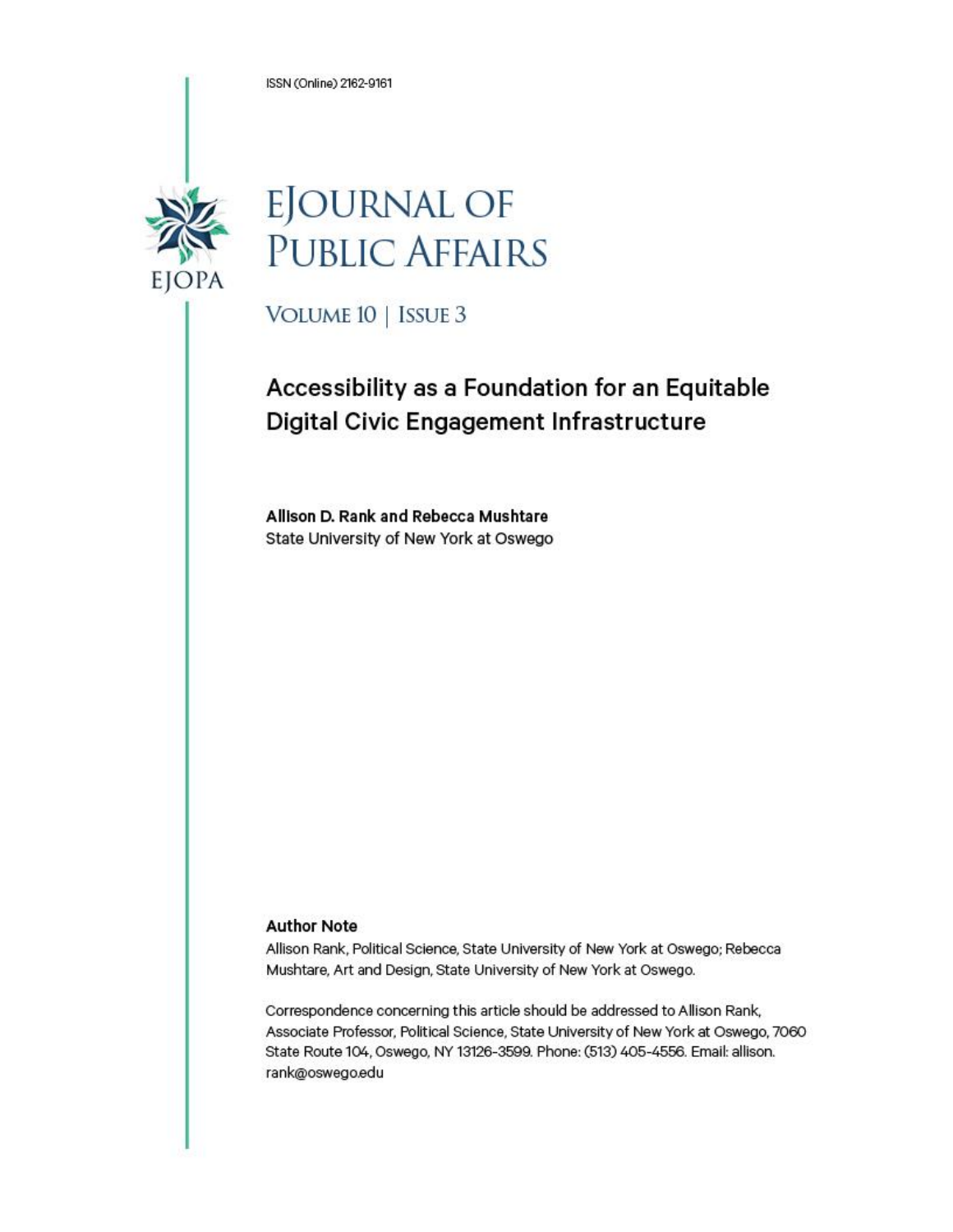#### **Abstract**

Individuals and organizations in both higher education and civic engagement have become increasingly aware of their obligation to foster a sense of belonging among students and to support historically underrepresented populations within their work. As part of this effort, the authors argue that the *civic engagement infrastructure* (CEI)—a term they use to capture the full range of organizations and associated resources directed toward improving civic engagement within higher education which stems from actors both on and off campus—must pay more attention to digital accessibility. The authors document this need by establishing the degree to which higher education institutions rely on off-campus organizations and resources in civic engagement programming, as well as campus's legal and ethical obligations to provide accessible digital content to students. To assess the current status of digital accessibility within the CEI, the authors performed accessibility audits on the websites of 11 organizations that contribute in various ways to voter mobilization efforts on college campuses. The findings revealed accessibility barriers embedded in the content and in the page templates used for these sites. The authors close with a discussion of the responsibility that content creators, content sharers, and decision makers have in meeting accessibility standards and how on- and offcampus actors fit into these roles. They also offer guidance on how to move forward with this work.

*Keywords*: civic engagement, accessibility, disability, digital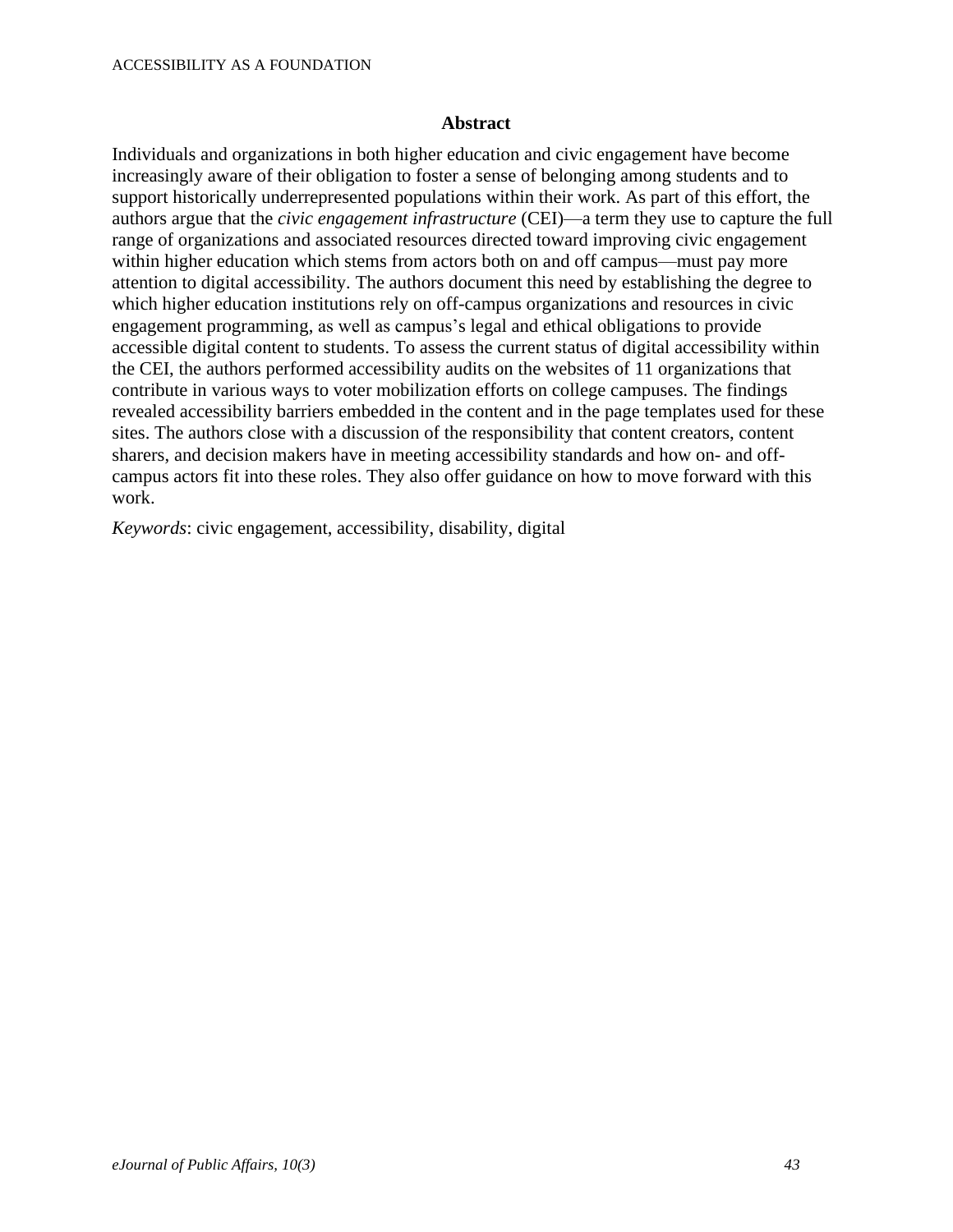#### ACCESSIBILITY AS A FOUNDATION

With the many challenges presented by the global COVID-19 pandemic and the resulting disruptions to elections and to traditional pathways on college campuses, those active in the field of youth civic engagement were elated to learn not only that approximately 50% of young people cast a ballot in 2020, but also that turnout among this demographic increased by 11 percentage points compared to the previous presidential election (CIRCLE, 2021). While elections themselves are won and lost according to hard number counts, campus-based civic engagement and democratic learning projects often emphasize an obligation to foster a sense of belonging among students. On- and off-campus actors dedicated to turning out the youth vote commit themselves to creating and running civic engagement and democratic learning projects that build connections with and among students, with particular emphasis on racial, ethnic, religious, and class diversity, and on reaching students in disciplines with traditionally low participation rates (e.g., STEM fields, business).

Given higher education institutions' stated commitment to inclusive practices and growing awareness of disability as an identity present in campus communities, we set out to determine the degree to which accessibility operates as a consideration within this field. To this end, we assessed the digital presence of 11 national organizations using the World Wide Web Consortium's (W3C's) Web Content Accessibility Guidelines (WCAG) 2.0.<sup>1</sup> Our review revealed a variety of barriers across websites, videos, and PDFs. Organizations intend much of their online material to be shared with or accessed by the broader campus communities comprising faculty, staff, and students—that adapt and distribute these materials. When these materials do not meet accessibility standards, however, campuses may inadvertently project the message that disabled citizens do not have a place in voter mobilization work, whether as nonprofit staffers, members of the campus community, or voters. Thus, actors working to mobilize the student vote must begin institutionalizing practices around creating, sharing, and producing accessible materials using accessible platforms. To facilitate this process, we offer specific guidance on addressing the barriers discovered on a variety of sites as well as recommendations for how individuals can prioritize accessibility in their work. Taking such steps will not only help meet a legal obligation, but also reflect a necessary extension of what constitutes inclusion within civic engagement circles.

We begin by establishing the parameters of what we refer to as the *civic engagement infrastructure* (CEI) in order to demonstrate how readers and their colleagues are situated in the landscape of digital accessibility. We then review both the history and contemporary models of disability and accessibility within higher education. Having laid this conceptual groundwork, we summarize the results of a digital accessibility audit of a selection of websites from a variety of organizations within the CEI. After reviewing the findings, we discuss the responsibility shared by those at all levels of the CEI to incorporate digital accessibility into their respective framework of inclusion, with specific recommendations for content creators, content sharers, and decision makers. We close by offering suggestions for specific steps individuals and

<sup>1</sup> When we consider digital environments—including apps, websites, electronic documents, and virtual events—we typically view the WCAG 2.0 AA as the standard to meet. Although the Americans with Disabilities Act (ADA) does not specify WCAG, the guidelines were adopted by the International Standardization Organization (ISO) in 2012 and represent the standard adopted in 2018 in the revised Section 508 of the Rehabilitation, which applies to federal agencies in the United States.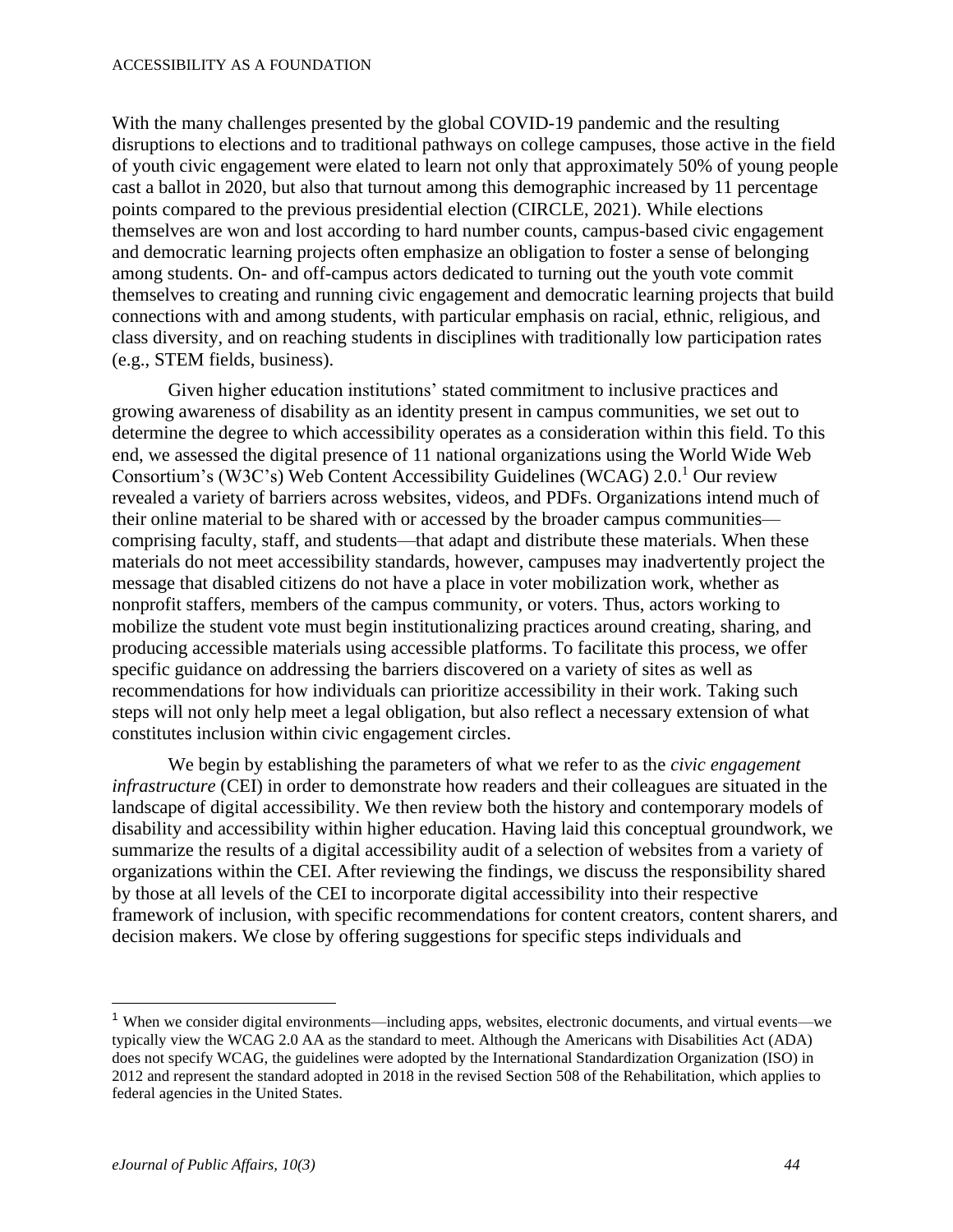organizations can take as they move forward in this work, including information on resources available for supporting greater digital accessibility.

#### **Civic Engagement Infrastructure**

We use *civic engagement infrastructure* as an umbrella term capturing the full range of organizations and associated resources directed toward improving civic engagement within higher education which stems from actors on and off campus. Infrastructure refers to a framework—resources, staffing, materials—that supports a specific activity. Some individuals may leverage a small component of the infrastructure, with little concern for the range of resources provided, while others may actively engage with a wide range of resources. The aspects of the infrastructure each of us has experience with varies with our goals, geography, needs, and financial capacity, among other factors. In this article, we focus on the branch of the CEI dedicated to voter registration, education, and turnout which brings together a host of agents and resources. Off-campus groups dedicated to the campus vote offer support for strategic planning, social media posts, curricular materials, opportunities to present research, grant funding, and more. On-campus actors create their own materials, adapt and share materials provided by off-campus organizations, and refer students to specific websites to answer questions about making a voting plan or to find out what races will be on their ballot, among other actions. 2

Though considerable diversity exists within this branch of the CEI, one organization operates as a hub within this space—the Students Learn Students Vote (SLSV) Coalition. As of the writing of this piece, the coalition includes over 400 partners and works with nearly 2,000 campuses out of the 3,982 degree-granting postsecondary institutions in the United States (Moody, 2021; SLSV, n.d.). In 2017, SLSV released *Strengthening American Democracy: A Guide for Developing an Action Plan to Increase Civic Learning, Political Engagement, and Voting Rates Among College Students*. Drafted by representatives of a variety of organizations, including the ALL IN Campus Democracy Challenge, American Democracy Project, Campus Vote Project, NASPA Lead Initiative, The Democracy Commitment, and Young Invincibles, this text guides campuses in creating action plans from the ground up. According to the document, campus committees should strive to design plans that are comprehensive, continuous, integrated, intentional, pervasive, deep, and innovative. Two years later, SLSV (2019) released a second edition of *Strengthening American Democracy* which incorporates knowledge gained during the intervening years regarding best practices for curricular and co-curricular civic engagement and a self-assessment rubric to help planning teams assess their work. It also offers two new values to guide campus action planning: equity and inclusion. Inclusive plans "authentically bring traditionally excluded individuals and/or groups into processes, activities, and decision/policy making in a way that shares power," while equitable plans "focus efforts on and distribute resources to campus populations that have historically engaged in civic learning, democratic engagement, and voter participation at lower levels" (SLSV, 2019, p. 8).

The preceding definitions of inclusive and equitable plans recognize that all campus efforts benefit from having student leaders from a variety of backgrounds share in both the

<sup>&</sup>lt;sup>2</sup> While a full typology of the actors, institutions, and resources present in the CEI is beyond the scope of this article, we encourage readers seeking a more detailed accounting of players within this space to start with the Student Learn Student Vote Coalition's "Decode the #StudentVote" site which offers an overview of the connections among various organizations, how they interact with campus partners, and the types of resources offered.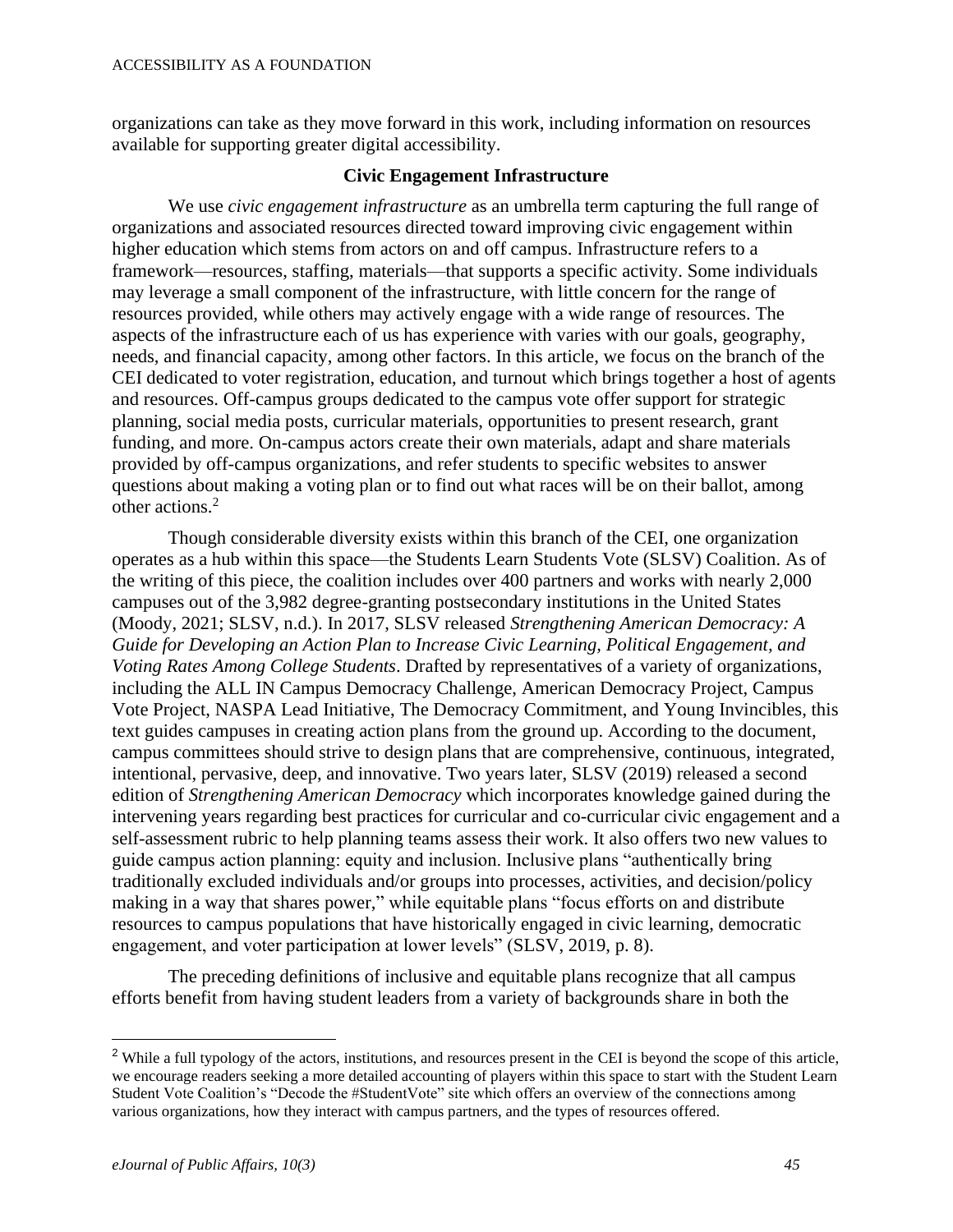decision making as well as the implementation of any plans designed to improve engagement. The language of equity and inclusion readily communicates the need to consider identities such as race, class, and gender. Often absent from such discussion, however, is disability, despite one in five college students reporting having a disability (National Center for Education Statistics, 2021). If the digital arm of the CEI dedicated to voter engagement offers inaccessible content, it restricts the ability of both on- and off-campus actors to create and implement plans that are inclusive and equitable, presumes disabled students are not student leaders in this space or on their campuses, and limits the ability of student leaders to reach their peers. In the next section, we offer a more detailed account of the legal and ethical obligations for and benefits of digital accessibility, and explain how an accessible digital environment can benefit students with disabilities and other under-resourced groups.

#### **Accessibility**

In their book *A Web for Everyone*, Horton and Quesenbery (2014) described disability as an equation: "Ability + Barrier = Disability" (p. 3). This equation highlights the social model of disability that describes a deficiency with the design of something rather than the person as deficient. The equation also helps us understand accessibility, the quality of being usable by people with disabilities because it adapts to individual ability and removes barriers. Accessibility can describe a wide variety of physical and virtual contexts, including spaces, technologies, events, and materials. Accessibility requires a proactive approach to design whereby people with disabilities are considered from the start. Remediation, or the practice of making something accessible that was not designed that way, is inefficient and much more expensive than getting the design right from the beginning. Accessibility is a legal right under the Americans with Disabilities Act (ADA) and a human right as outlined in [Article 9 of the UN Convention on the](https://www.un.org/development/desa/disabilities/convention-on-the-rights-of-persons-with-disabilities/article-9-accessibility.html)  [Rights of Persons with Disabilities.](https://www.un.org/development/desa/disabilities/convention-on-the-rights-of-persons-with-disabilities/article-9-accessibility.html)

Faculty, staff, and students may be more familiar with the concept of accommodations, such as extended time for tests, the allowance of emotional support animals in classrooms, or an alternative format of a textbook like an audiobook, braille book, or large-print. Accommodations are reactive measures to address needs that are not met otherwise. Generally, this means that a standard format is altered when the default excludes an individual (or makes something more labor-intensive) in order to provide equitable access. Typically, a person with a disability has the burden of needing to request an accommodation. Accommodations are not synonymous with accessibility, though the two do complement one another. Indeed, protecting and offering accommodations is critical because individuals may have a combination of multiple disabilities or unique circumstances that make something that meets accessibility guidelines inaccessible to them.

Digital accessibility in higher education first surfaced in 2015 when the National Association of the Deaf sued MIT and Harvard (Civil Rights Education and Enforcement Center, n.d.). In 2016, higher education institutions began to see a rise in Office for Civil Rights (OCR) complaints related to digital accessibility (over 300 cases), and these complaints only increased when, in 2018, OCR "launched [a] series of proactive investigations as part of a national initiative to increase online and website accessibility for students with disabilities" (OCR, 2020). In the first few years of these cases, campuses focused their resources on remediating publicfacing content. As these initiatives have matured, greater attention has been given to establishing institutional policies that typically include procurement rules around digital platforms, software, and content, and that establish that individuals are responsible for creating and maintaining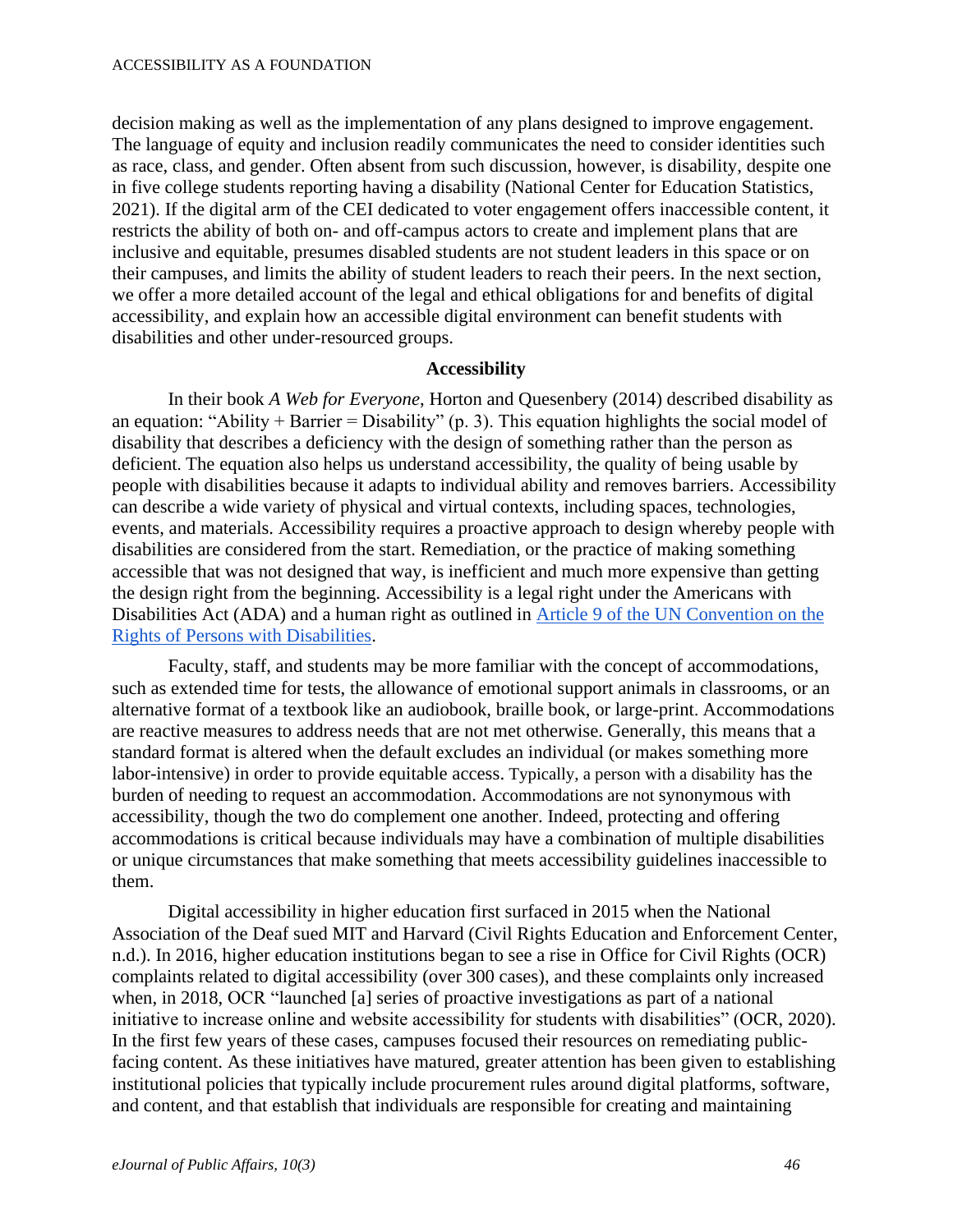#### ACCESSIBILITY AS A FOUNDATION

accessible content. Procurement policies should be of particular interest to the CEI because the third-party platforms that campuses rely on and that are integral to many campus voter mobilization programs will increasingly be held accountable to accessibility standards as contracts are negotiated and purchases are made.

In addition to legal and social justice arguments for accessibility, there are also businessrelated cases to be made, including improved usability for everyone. In their *Inclusive Design Toolkit*, Microsoft defines disability as "mismatched interactions" between a human and society, and suggests that sometimes disability is temporary (e.g., needing to wear a cast for a broken leg) or situational (e.g., being in a loud environment or trying to complete digital tasks in the car; Shum et al., 2016, pp. 20, 24). When we design with accessibility in mind, we address the needs of people with permanent disabilities as well as other, more temporary circumstances. During the pandemic, accessible materials have afforded people better experiences when working remotely. For example, accessible materials allow the user to employ a screen reader or read-aloud application, giving many people a break from their screens. Likewise, accessible materials are designed according to a set of standards, meaning they are "device-agnostic" and will work on mobile devices.

To demonstrate the power of accessibility, consider the different ways one accessibility feature—text equivalents for audio and visual materials (e.g., alternative text for images or captions and transcripts for videos)—can benefit different audiences. Text equivalents are imperative to providing equitable access to information for audiences who may be deaf, hard of hearing, blind, or visually impaired. Providing this critical access also serves many other people, situations, and circumstances. For example, captions on videos can be helpful for beginners or non-native speakers learning new vocabulary or concepts. Additionally, alternative text for photos and transcripts for audio/video files are less resource-intensive and serve as good options when reliable Wi-Fi is not available; a 2020 Educause report on the pandemic showed that "over a third of respondents reported that they always, very often, or sometimes struggled to find an internet connection that met their academic needs" (Gierdowski, 2021). Also, students using mobile phones often struggle "due to bandwidth limitations (e.g., slow connections, data limits) and may struggle to afford the cost of using mobile data" (Gierdowski, 2021). These same technology limitations impact student life, including civic engagement, in addition to academics. Providing less resource-intensive materials, such as text-based alternatives, may help more individuals access content. Likewise, these same text equivalents transform audio and visuals into indexable and searchable content, making it much easier for everyone to find what they are looking for.

As we think about access, we also need to ensure that we consider mobile devices like smartphones. According to the Pew Research Center (2021), 96% of 18- to -29-year-olds own a smartphone, and more than a quarter rely on their smartphone rather than "broadband at home" for Internet access. Mobile and touch accessibility was not explicitly included in the WCAG 2.0 release, but guidance was added in the 2.1 release and will be included in the forthcoming 2.2 update (Adams et al., 2021; Kirkpatrick et al., 2018). The current standard, introduced in 2010, is responsive design, a single code base and design that adapts to all devices and screen sizes from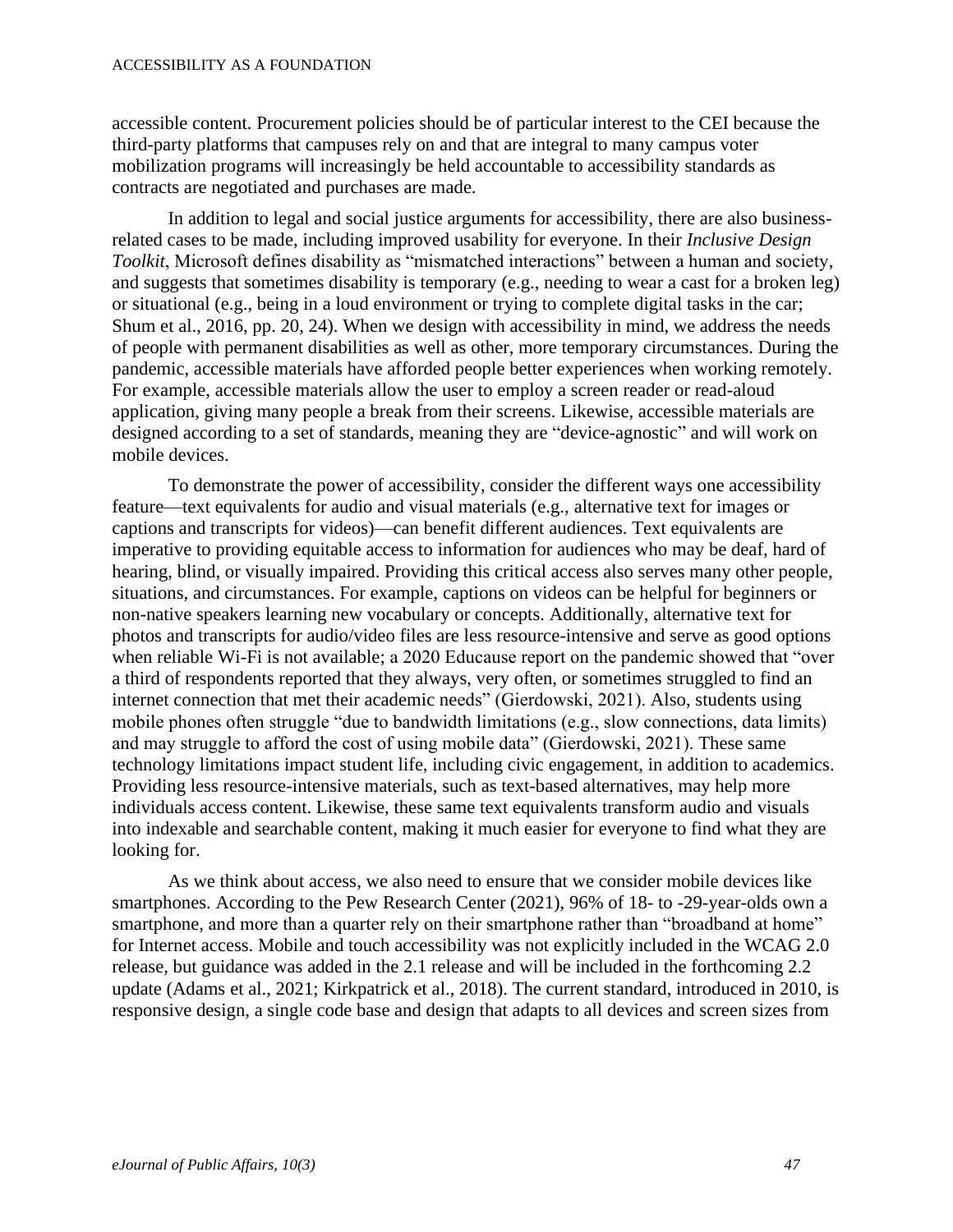smartphones to large monitors.<sup>3</sup> This shift is important because it means that audiences using all sizes and types of screens can access the same information.

This section outlined the relationship between accessibility and accommodations, and their collective importance to providing inclusive and equitable experiences. We also highlighted accessibility as a human right and legal responsibility. Finally, using examples, we demonstrated that accessibility features are necessary for people with disabilities to obtain information and that those features can benefit much wider audiences. With this in mind, we examine how well the voter mobilization arm of the CEI currently meets the criteria of the WCAG.

# **Evaluating the Digital Civic Engagement Infrastructure**

Given both the expansive nature of the CEI and the degree to which organizations within it host and share digital content, the remainder of this article focuses on the digital arm of the CEI, with specific attention to websites. Drawing on personal knowledge of the CEI developed through active participation in the voter engagement space during the last 5 years, we selected 11 organizations spread over five categories:<sup>4</sup>

- nationally coordinating organizations that serve campuses nationwide and connect students, faculty, and staff to resources created by organizations across the CEI (two websites);
- pedagogically focused organizations that support campus administrators, staff, and faculty in planning, implementing, and assessing civic engagement and democratic learning projects (two websites);
- research- and data-focused organizations that collect, analyze, and distribute data on youth civic engagement and democratic learning (two websites);
- campus organizing groups that support student leaders as well as administrators, staff, and faculty in developing and executing action plans focused on civic engagement and democratic learning (three websites); and,
- youth engagement organizations that allow individual students to join the organization and start a chapter on their respective campus (two websites).

We investigated these 11 sites to understand the extent organizations proactively publish accessible digital materials. As established previously, central actors within the CEI, through mission statements and strategic planning documents, have expressed concern for traditionally excluded and/or under-resourced populations—criteria met by disabled students. Auditing the websites of 11 organizations to answer these questions revealed the degree to which, on a material level, participants in the CEI recognize accessibility as an important standard for determining inclusivity and equity.

# **Digital Accessibility Data**

We conducted accessibility audits on four separate pages of each of the selected websites. The homepage for each site was always one of the four pages reviewed; the three others reflected

<sup>3</sup> Ethan Marcotte first introduced the idea o[f responsive web design](https://alistapart.com/article/responsive-web-design/) in 2010 in the web design trade magazine *A List Apart*. A year later, only 35% of Americans owned a smartphone; however, that number has increased to 85% today (Pew Research Center, 2021). As smartphone adoption has increased, so has the demand for responsive design.

<sup>&</sup>lt;sup>4</sup> We used a purposive sampling strategy to ensure that we considered organizations from a variety of categories.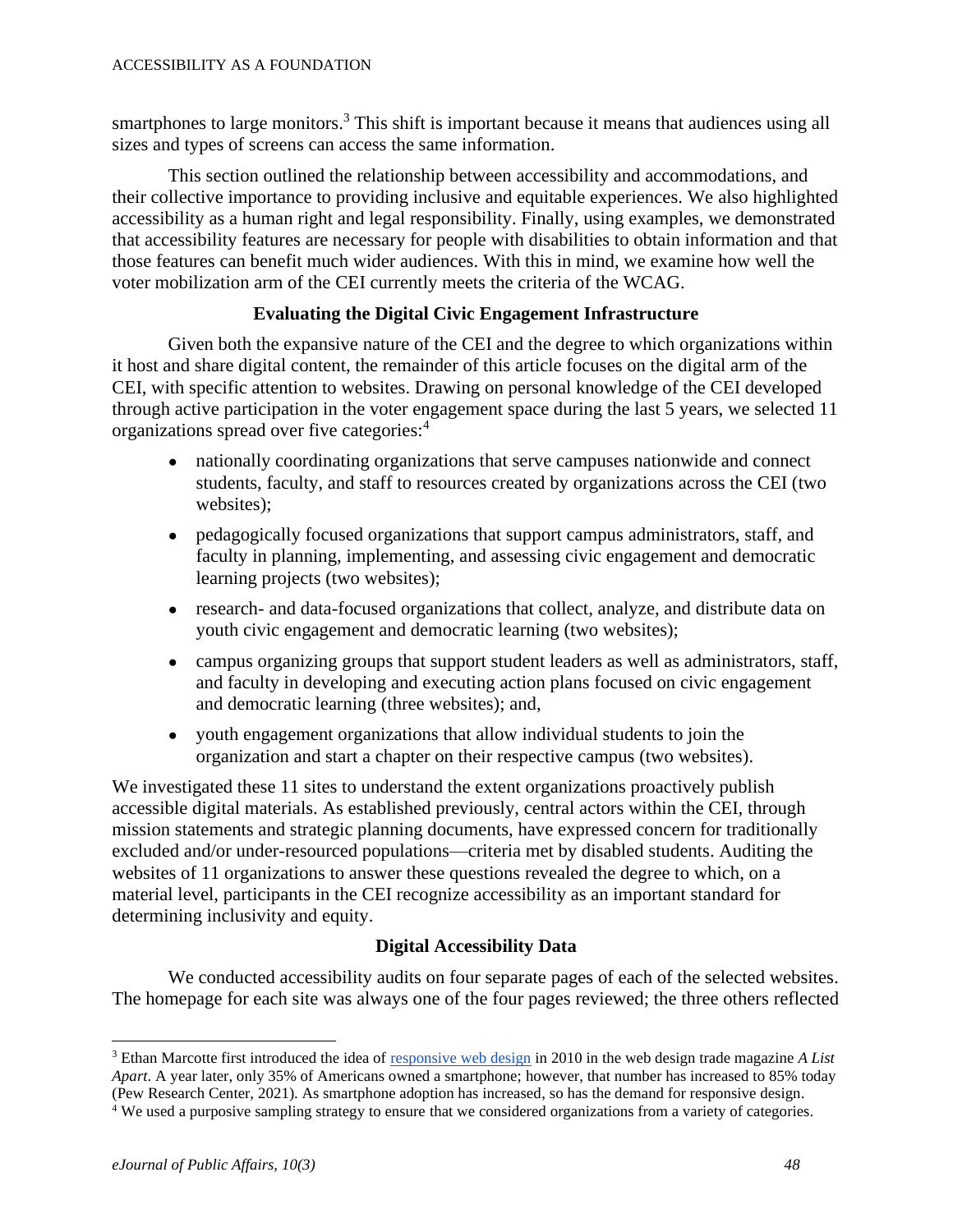the variety of content provided across the site and, when possible, included images, video, PDFs, forms, and tables. The audit focused on a subset (20 in total: 16 Level A and four Level AA) of the 61 success criteria of WCAG 2.0 AA, with an emphasis on Level A criteria, which are the most fundamental (Caldwell et al., 2008).<sup>5</sup> Reviews included a combination of manual tests, such as attempting to navigate the site using only the keyboard, in addition to automated tests. Tools used for the audit included the [W3C Markup Validation Service,](https://validator.w3.org/) the [WAVE Evaluation Tool for](https://chrome.google.com/webstore/detail/wave-evaluation-tool/jbbplnpkjmmeebjpijfedlgcdilocofh?hl=en-US)  [Chrome ,](https://chrome.google.com/webstore/detail/wave-evaluation-tool/jbbplnpkjmmeebjpijfedlgcdilocofh?hl=en-US) axe DevTools - [Web Accessibility Testing browser extension for Chrome,](https://chrome.google.com/webstore/detail/axe-devtools-web-accessib/lhdoppojpmngadmnindnejefpokejbdd?hl=en-US) and the [TPGi Colour Contrast Analyser.](https://www.tpgi.com/color-contrast-checker/)<sup>6</sup> In addition, we downloaded at least one PDF published and hyperlinked by the organization and reviewed it in Adobe Acrobat PRO DC using the software's built-in accessibility checker.<sup>7</sup>

We conducted the audits for this study in the most current Chrome browser on a 15" MacBook Pro and in the Safari browser on an iPhone 11 Pro. The same four pages of each site were tested twice, once between February 19, 2020, and March 11, 2020, and again a year later between July 8, 2021, and July 29, 2021.

Both the 2020 and 2021 audits revealed similar accessibility barriers and significant room for improvement. Websites housed within higher education institutions or governmental entities were—and continue to be—further ahead in this domain and include features that other sites do not (e.g., accessibility statements).

Trends we noted fell into two main categories: (1) accessibility barriers in the content and (2) accessibility barriers embedded in the templates used for the site. Separating these two categories helps to identify who needs to be involved in remediation or revision and what resources would be necessary.

# **Content Barriers**

Issues that arise in the content should be addressed by content creators, managers, and editors (referred to as *content creators* for the remainder of this article), generally staffers of an organization. These barriers are the easiest to address in terms of needed skill, labor, and resources. We have identified two key areas in which content creators could improve accessibility: text alternatives and structured content—both detailed in the following sections.

#### *Text Alternatives*

One of the most common issues noted was a lack of useful text alternatives for images and video content. Alternative text, or alt text, is the text equivalent for static images and animated GIFs. Alternative text should communicate the same information to the audience that the image would—think of it as a replacement for the image rather than something to supplement the image. People who use screen readers or who have slow Internet connections often rely on alternative text for information. Ways that sites in the CEI could more effectively use alt text include:

<sup>5</sup> We specifically reviewed for 16 WCAG 2.0 A criteria (1.1.1, 1.2.1, 1.2.2, 1.2.3, 1.3.1, 1.3.2, 2.1.1, 2.1.2, 2.4.1, 2.4.2, 2.4.3, 2.4.4, 3.1.1, 3.3.2, 4.1.1, 4.1.2) and 4 WCAG 2.0 AA criteria (1.4.3, 1.4.4, 2.4.6, 2.4.7).

<sup>6</sup> These tools are all free, and organizations may consider using them to conduct their own audits periodically.

<sup>&</sup>lt;sup>7</sup> Adobe Acrobat Reader, the free version of this software, does not include advanced tools like the accessibility checker.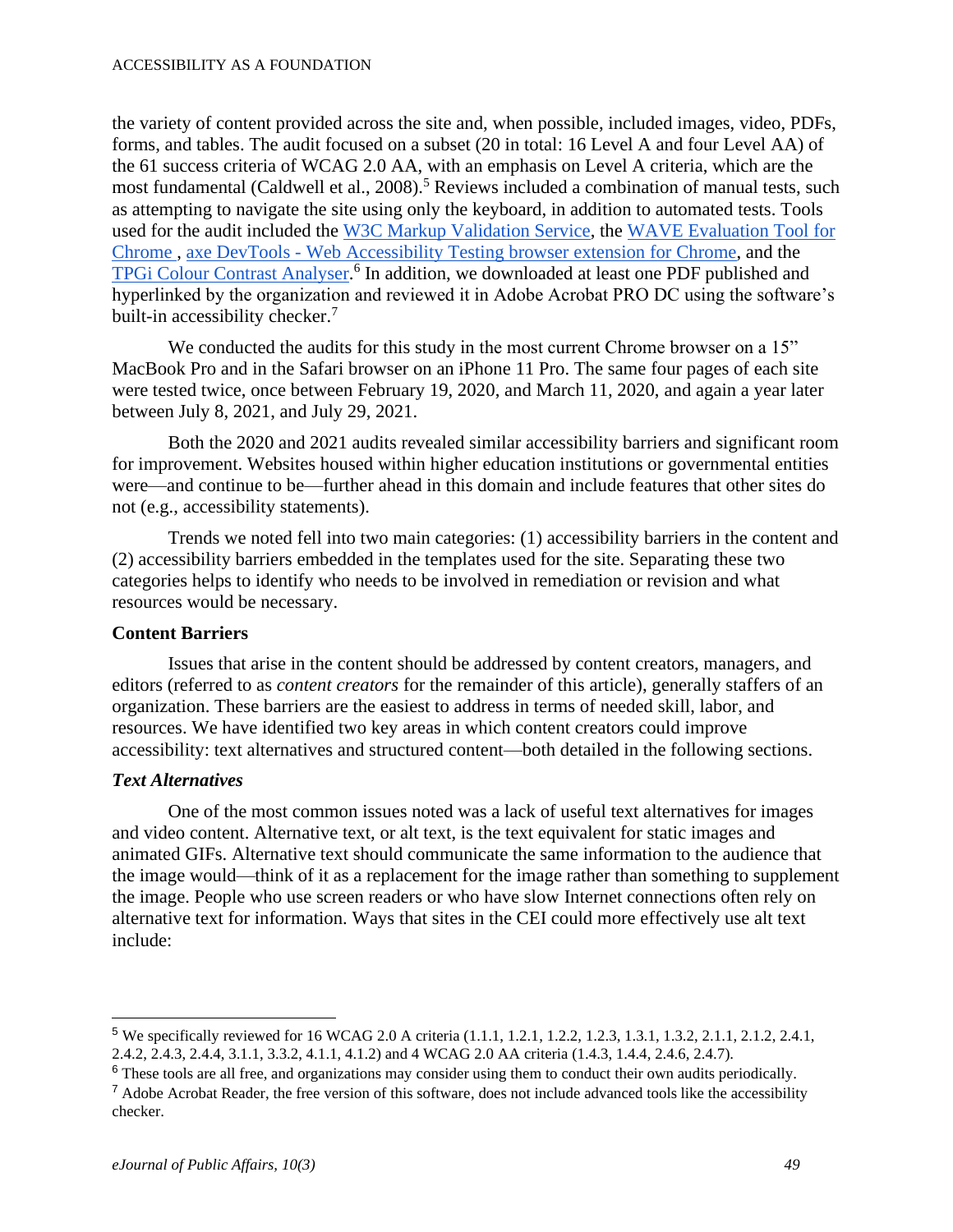- an organization's logo, which is meant to both identify the site and the organization publishing the material. For example, if the organization's name is Eagleton Votes, then the alt text for the logo would be "Eagleton Votes."
- an image used as a hyperlink that refers visitors to another part of the website or a different site entirely. For example, the Twitter logo might be used to direct a visitor to an organization's Twitter page, so appropriate alt text might be, "Follow us on Twitter" or "Engage with us on Twitter." Another example is an image of an arrow pointing up, functioning to bring a visitor to the top of the page; in this case, the alt text "Back to top" would be appropriate.
- an infographic, chart, or graph that visualizes data. In these cases, consider what is meant to be communicated by the graphic. If the image is meant to visualize data that is already provided within the text of a document, the best solution would likely be to leave the alt text blank to avoid redundant content. If the image is overly complicated but the point is to show a trend, then summarizing the trend seen in the alt text might be appropriate.
- a photograph of an event meant to set the mood or turnout of an event. In these cases, describe the content that is relevant to the purpose. For example, in some cases, it might be useful to describe the size of the crowd or actions taking place in the image. When the intent is to set a mood or tone, information about color, lighting, and/or emotions might be relevant.
- an image to provide visual interest. Sometimes we include images as decorations to make a page more appealing or interesting. In these cases, it might be most appropriate to leave the alt text blank, denoting that there is no relevant content. Use images like this sparingly, as they can be distracting to some audiences and may mislead audience members to think an element of the page is more important than it is.

There are, of course, other reasons to include images which are not outlined here.<sup>8</sup> One of the key things to remember in all cases is that you are sharing information with someone for whom the image is not available. One observation we made on multiple sites was that the file name was used as the alt text for images on the site, which is the default in some content management systems (CMSs; i.e., the environments we edit and upload web content through) if alternative text is not explicitly set. This is problematic for multiple reasons, including:

- A file name does not reveal the content or meaning of an image that is not seen, especially one with a default file name from a camera (e.g., "IMG\_0789.jpg").
- Screen readers typically read file names letter by letter, so listening to that can be quite cumbersome and confusing.

Alt text does not take long to include and should be incorporated when the image is uploaded and added to a page of the site. The same image in different contexts may serve different purposes and communicate different information; therefore, it will likely require different alt text in each context.

<sup>8</sup> See WebAIM's article ["Alternative Text"](https://webaim.org/techniques/alttext/) for detailed examples and tutorials.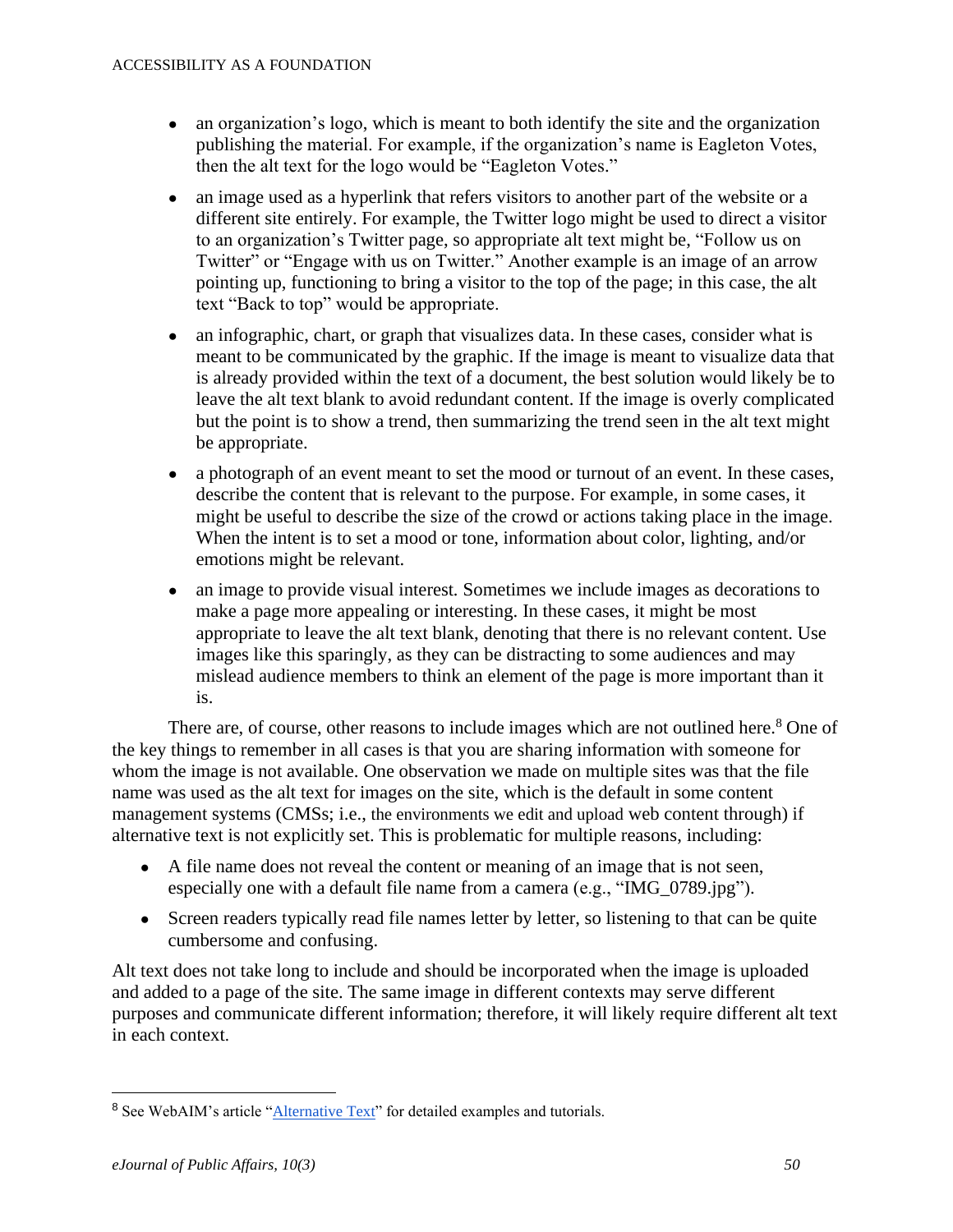Another common text alternative issue noted was the lack of useful captions, transcripts, and audio descriptions in videos.<sup>9</sup> Many organizations have chosen to use YouTube, which provides free automatic captioning, to host their video content. High-quality audio is important for the auto-captioning feature to work effectively. When using platforms like YouTube, content creators must ensure that captioning is turned on, and they should review captions in YouTube Studio for accuracy, especially for uncommon words like places or individuals' names. One deficiency we saw was a lack of audio description for content provided only as text on the screen (i.e., the content was not spoken). In these situations, the visual content would not be communicated to someone listening (e.g., with a screen reader) or reading the content (e.g., with a braille display) rather than watching it.

#### *Structured Content*

In addition to text alternatives, content creators are responsible for structured content, a critical accessibility feature—and an area where most of the sites reviewed needed improvement. It is likely that when the content was written, it was highly structured and based on an outline; however, issues often arise related to how that content is implemented when it is translated to the webpage and published online. In digital publishing, the role of the content creator is to not only provide content, but also identify what type of content is used so that the content can be properly indexed, searched, and browsed no matter what technology the audience uses. The content editor in a CMS will allow you to select pieces of content and assign a content type to it (see Figure 1). Most documents have a combination of the following content types:

- Paragraph, or p: This is the most common type of content on webpages and the way you would identify whole paragraphs, sentences, and phrases.
- Unordered List, or ul: This is an important content type for screens which most audiences skim rather than read. Unordered lists are what you might typically think of as a bulleted list (like this one). Use this list type when the order or sequence of the content does not change the meaning.
- Ordered List, or ol: This is a content type used for steps or a sequence. You might think of this as a numbered list, but it should only be used when the order or sequence matters.
- Heading Level 1, or h1: This is the primary heading of the page or what you might more typically think of as the title of the page. Generally, there should only be one heading per page. In most content editors, the page or post title field maps to the h1. Examples of common h1s include "About" and "Contact."
- Heading Level 2, or h2: These are the subheadings of the page. Complex pages may have many subheadings of equal importance which denote different sections of the page. For example, on the "About" page, the following h2s might appear: "Mission," "History," and "Staff."

<sup>&</sup>lt;sup>9</sup> Audio descriptions are used when the image or visual component of a video is not available. Audio description provides details about what is on the screen and the visual information displayed that is not stated in the dialog or general soundtrack of the video. For details, see th[e W3C's Understanding Success Criteria 1.2.5: Audio Description](https://www.w3.org/WAI/WCAG21/Understanding/audio-description-prerecorded.html)  [\(Prerecorded\).](https://www.w3.org/WAI/WCAG21/Understanding/audio-description-prerecorded.html)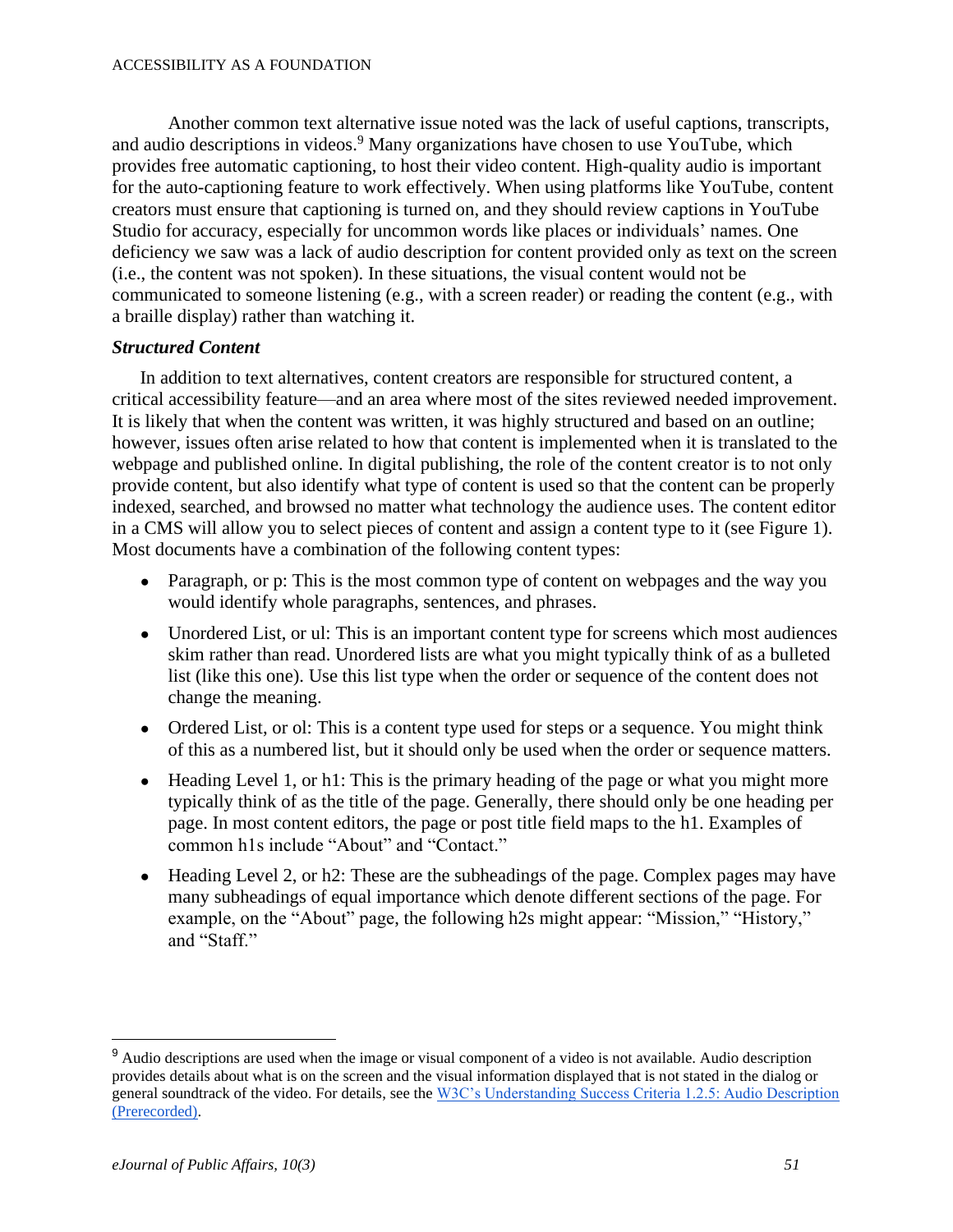• Heading Level 3, or h3: These are subheadings of a subheading (h2s) of the page. For example, in the "History" section of the "About" page, you might have h3s such as "2020s," "2010s," "2000s," and "1990s" organizing the section by decade.

# **Figure 1**

*Content Editor in WordPress*

| Add OptinMonster<br>$\mathbf{Q}_1$ Add Media |                   |                                                                                                                                                 |
|----------------------------------------------|-------------------|-------------------------------------------------------------------------------------------------------------------------------------------------|
| Heading 3<br>B<br>$\blacktriangle$           |                   | $I$ $\equiv$ $\stackrel{.}{=}$ $\kappa$ $\stackrel{.}{=}$ $\stackrel{.}{=}$ $\stackrel{.}{=}$ $\mathscr{O}$ $\stackrel{.}{=}$ $\stackrel{.}{=}$ |
| Paragraph                                    |                   | (^∇7) Ω 弴 垂 つ ♂ ❷                                                                                                                               |
| <b>Heading 1</b>                             | $(\sim$ $\sim$ 1) |                                                                                                                                                 |
| <b>Heading 2</b>                             | $(\sim$ $\sim$ 2) |                                                                                                                                                 |
| <b>Heading 3</b>                             | $(\sim$ $\sim$ 3) | ould go. Generally this is paragraph text                                                                                                       |
| <b>Heading 4</b>                             | $(\sim$ \cdot 4)  |                                                                                                                                                 |
| <b>Heading 5</b>                             | $(\sim$ \cdot 5)  |                                                                                                                                                 |
| <b>Heading 6</b>                             | $(\sim$ $\sim$ 6) | e word history is a subheading or h2. Th                                                                                                        |
| Preformatted                                 |                   |                                                                                                                                                 |
| ZUZUS                                        |                   |                                                                                                                                                 |

*Note.* This screenshot of the WordPress content editor demonstrates that the heading "2010s" has been highlighted and assigned the content type "Heading 3."

Identifying content types properly provides an accurate outline of the document. This is particularly important for screen reader users, for whom content types are critical to navigation and for individuals who may not utilize the provided visual styles, like those using a braille display or apps with "read modes" that strip away visual distractions and allow for customizations to make reading easier and more efficient.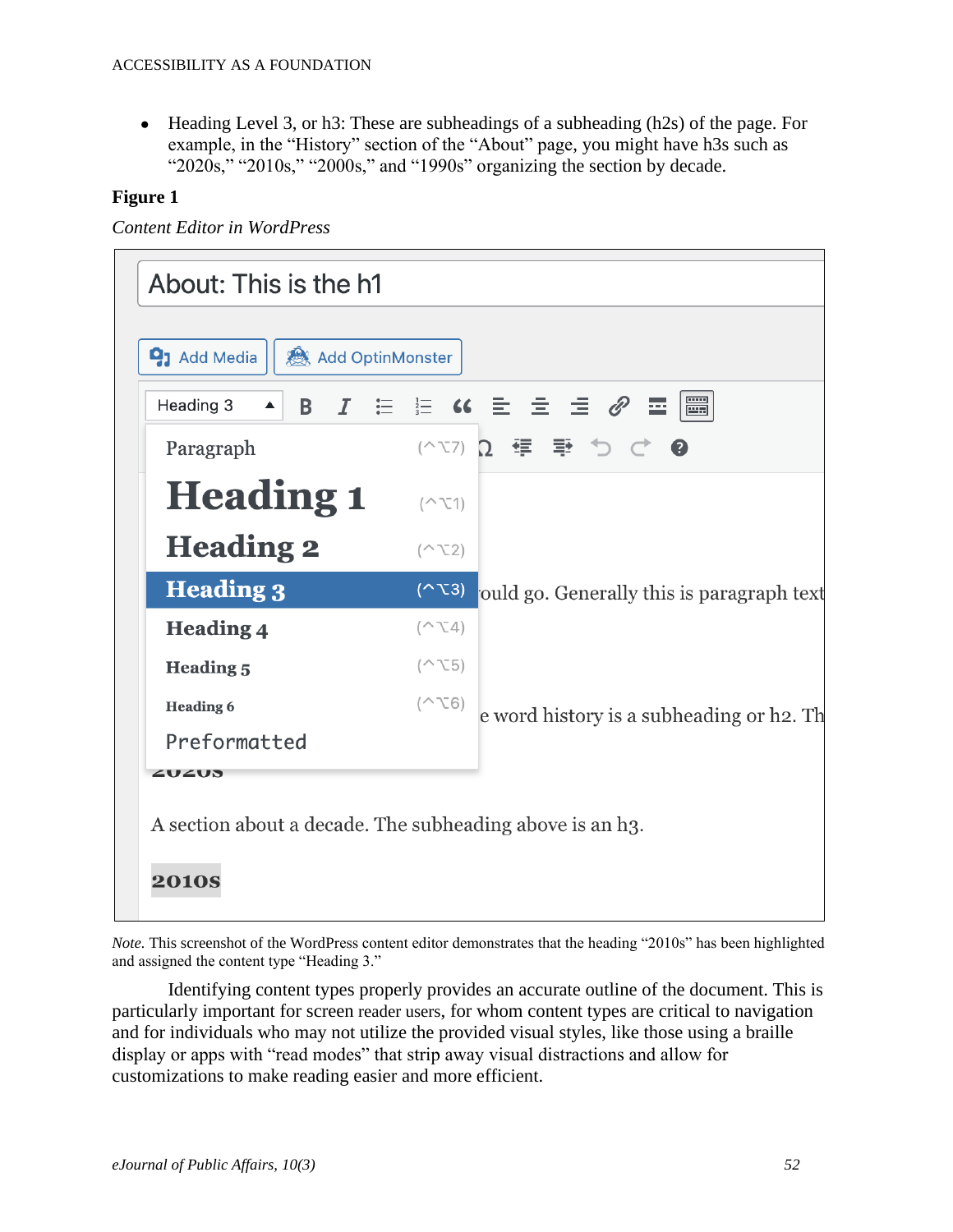One of the most frequent errors we identified was the inaccurate use of headings. In some cases, this meant that one or more heading levels were inadvertently skipped. In other cases, the content was mislabeled as a heading because of a desire for a different visual style (e.g., larger or bolder text). Inaccurate content identification creates confusing document outlines that are difficult to navigate. It is worth noting that content types can be styled to be larger, bolder, or a different color, although you may need a designer or developer to help implement that as part of the template. Accurate use of content types improves the consistency of a website which helps all users.

# *PDFs*

Many of the sites we reviewed relied heavily on PDFs to deliver digital content to at least some of their audiences in the form of reports, toolkits, and guides. Like website content, these digital documents also need to be accessible. None of the PDFs we downloaded and tested was free of accessibility errors. Most of these errors fell into the categories noted earlier and should be addressed during the creation process (which can be done in software like Microsoft Word, Google Docs, or InDesign) and before they are exported to the PDF format and distributed on the web. When we put the effort into creating accessible content from the start, we can export to different formats, like PDFs, with those features intact.<sup>10</sup>

#### **Template Barriers**

Template barriers are built into the underlying code of your website and occur on every page of the site, or they are built into third-party plugins or add-ons that might be used on your site to increase functionality (e.g., an image slider or a contact form). Fixing the template files fixes the issues on all the site pages (unlike content errors, which need to be fixed page by page). Someone with web design or development expertise is needed to remove these barriers. The sites we reviewed were created on a wide variety of budgets, from free templates and themes that come with your CMS to fully customized sites built by large, well-known agencies, and we observed barriers across this spectrum. Historically, accessibility has not been included as a design requirement and has been treated more like an add-on rather than as a critical element of digital infrastructure, resulting in the need for remediation.

# *Parsing and Language*

Markup languages, like HTML, that make a website work have standards that browsers (e.g., Chrome, Firefox, Safari) and other technologies read, interpret, and display. When these standards are not met, there is a risk that audiences will have inconsistent experiences or even be unable to access some of the content. When using the [W3C Markup Validation Service](https://validator.w3.org/) to review the sites, we found many parsing errors in the code which are similar to syntax—organizational or grammatical issues you might find in non-code contexts like written English. Not every error caught by such a validation service causes an accessibility error, and some accessibility barriers appear as warnings rather than errors. One such warning, seen on the audits of multiple sites, is that the language of the page is not set. This means that one tiny attribute in the code is missing from the HTML element (e.g., <html lang="en">). This small missing code fragment helps browsers and other technologies determine the language of the content of the page, which is

<sup>&</sup>lt;sup>10</sup> There are multiple ways to create PDFs using the previously noted software, though each way does not create an equally accessible PDF. For example, in Microsoft Word, content creators should use the Acrobat tab to "Create PDF" rather than print as a PDF. The tutorials on the [SUNY Oswego Accessibility Website](https://ww1.oswego.edu/accessibility/written-and-video-tutorials) include details on the best way to export accessible PDFs.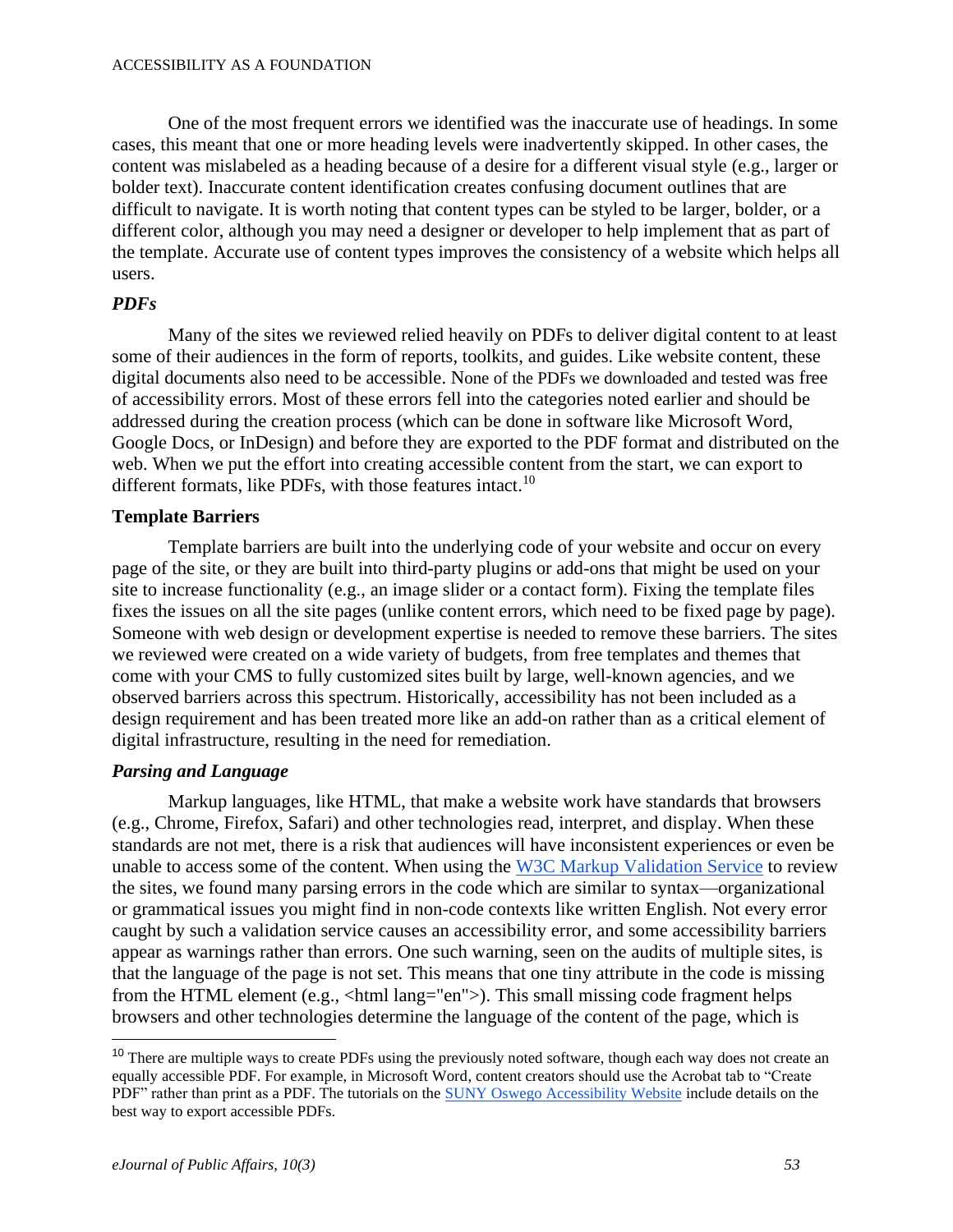critical for pronunciation in screen readers and audio browsers, and for translation services when the language of the content is not the primary language of the visitor to the site.

Inadequate color contrast also emerged as a common issue. The WCAG defines a minimum amount of contrast between text and the background color which should be met to support people with low vision or colorblindness, or who are in less-than-optimal lighting conditions. As we observed, failures to meet this criterion often occurred in navigational elements like links, $^{11}$  captions, helper text in forms, and attempts to call attention to a section of content. This particular issue likely arose because brand color palettes were not developed with accessibility in mind, and certain combinations of those colors do not meet standards. We have listed color contrast as a template issue because many of the issues we observed were in the template's default stylings of that content type. That said, color contrast should also be on the radar of content creators, especially if they can change the way particular elements are displayed on pages.

#### *Navigation*

Navigational barriers, especially for audiences who do not use a mouse or pointer device, were prevalent and of great concern during our 2020 review. In our 2021 review, we saw the most significant improvements on some sites in this category but continued to see substantial opportunities for improvement for keyboard users, screen reader users, and smartphone users.

The issues we identified that were related to keyboard navigation can be replicated by attempting to navigate your website using just a keyboard—move from element to element using tab or shift + tab to go backwards, select and submit elements by hitting enter or return, and use the arrow keys to access items in drop-down menus. Some errors were not detected on all screen sizes, so changing the browser window width and performing the same tasks is necessary to fully test keyboard navigation. Most issues arose in top-level site navigation (usually the navigation bar at the top of the page), especially if it included pull-down menus, and within the interactive content of pages in accordions, sliders, tabs, and maps. Some of these elements were not reachable by keyboard, and others were selectable by a keyboard but not visible to the keyboard user. For example, an audience member might tab through the primary navigation of the website and then completely lose track of where they are because what is in focus, or tabbed to, is not made visible. In some cases, this happens because a pull-down menu remains hidden even though elements within the pull-down are being tabbed through; in other cases, it means that the element currently selected is not visually denoted in any way (most browsers do this by default by surrounding the element with a blue rectangular outline, so when this is not present, a developer intentionally turned off this functionality; see Figure 2).

#### **Figure 2**

*Default Focus State of Hypertext in Chrome Browser*

<sup>&</sup>lt;sup>11</sup> All states of hyperlinks must meet this criterion, including when a link has keyboard focus or when hovered over with a pointer device like a mouse.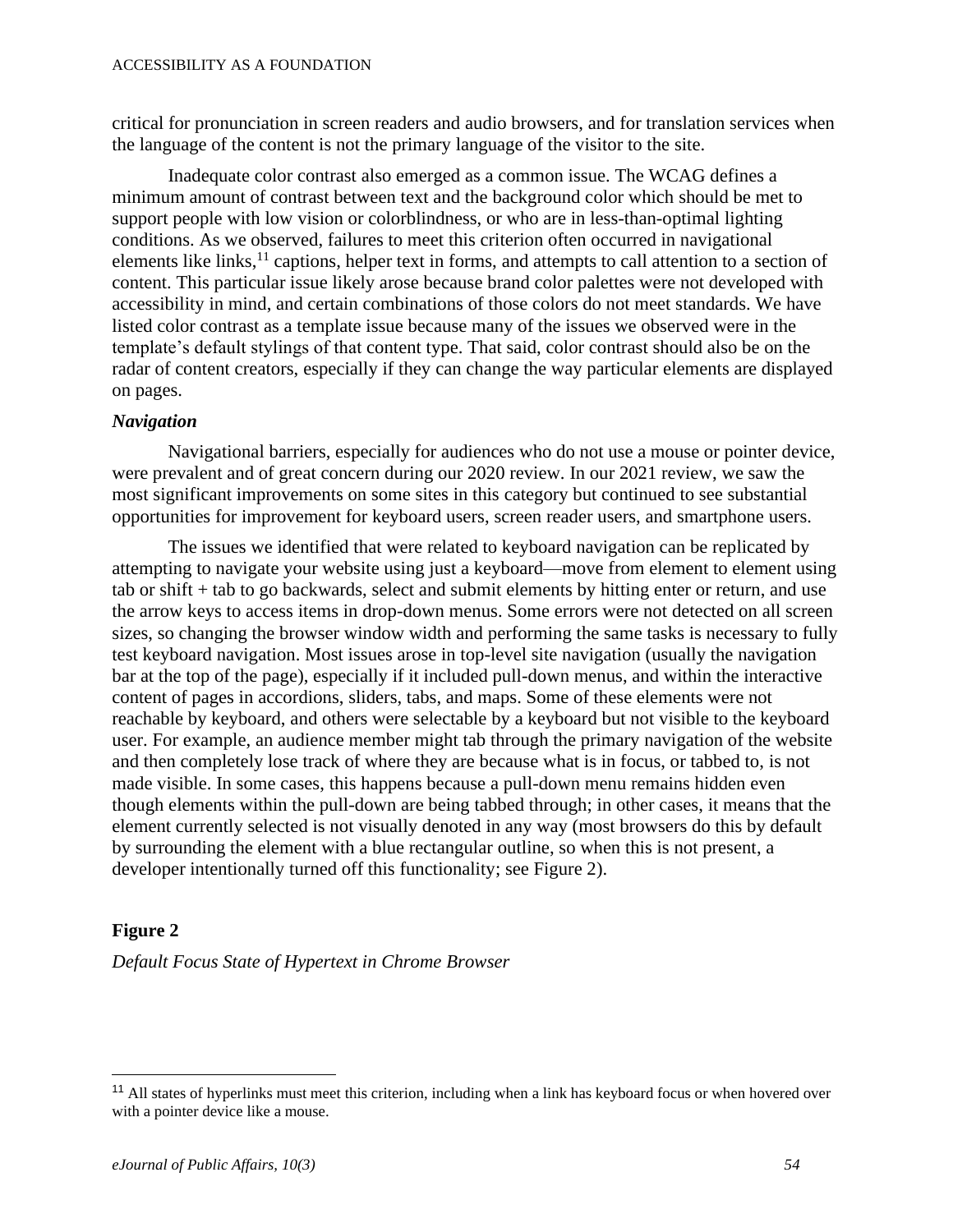

*Note*. In this example, there is a navigation bar with four items: Home, About, Programs, and Blog. The Home link has a blue outline around it to signify that it has keyboard focus. This blue outline is the default browser style for the focus state in the Chrome browser. [A live working demo](https://cyberthread.github.io/focusStateDefault/) is available (hit tab when the page loads to move keyboard focus to each item in the navigation).

The ability to easily "skim" a page and jump to relevant sections efficiently is necessary for equitable access. Sighted audience members might do this by visually scanning the primary content of the page, which involves skipping over the primary navigation bar of the page almost instantaneously and often unconsciously. They might continue skimming the page by looking at both headings and hypertext to find relevant information. If they have no mobility limitations, they can swiftly do this with a mouse. Without building in specific accessibility features, screen reader users, keyboard users, and other assistive technology users may find navigating a site to be particularly laborious. For example, if the page was just text (including hypertext) with no headings or other navigational aids, the site would always need to be read from top to bottom, with no ability to jump to specific sections of the page. Headings are one type of navigational aid that we discussed previously. Another common option is to provide a "Skip to main content" link at the top of the page which allows a user to skip over the primary navigation directly to the primary content of the page to avoid having to go through repetitive navigational content every time a page is loaded.<sup>12</sup> These are two examples of navigational aids but certainly not an exhaustive list of what is needed for an efficient experience.

Another issue we found that primarily impacts individuals who are not visually seeing the content was the lack of correctly linked labels for form elements, such as input boxes in a contact form. Often, visual labels are provided but are not linked in the code to the input boxes they are associated with, so when someone attempts to fill out the form with a screen reader, they do not know what content to put in what box. For example, when using VoiceOver, a text input box for a person's name that does not have a properly linked label would be introduced as "menu pop up, edit text with autofill menu."<sup>13</sup> This tells an audience member that it is an input box that can be auto-filled with items stored in the browser but does not help the person distinguish between the name, email, and message fields in a contact form, making it frustrating, even impossible, to fill out.

<sup>&</sup>lt;sup>12</sup> You can see a "Skip to main content" implemented on the [WebAIM website](https://webaim.org/) by loading the page and hitting tab. The hypertext becomes visible, and selecting that text, by hitting enter, moves you directly to the main content area of the page.

<sup>&</sup>lt;sup>13</sup> VoiceOver is a screen reader built into the operating system of Mac computers and Apple phones. WebAim has a great practice form file that includes a form with appropriate labels and one without that you can try with the screen reader built into your operating system or with a free screen reader like [NVDA.](https://www.nvaccess.org/download/)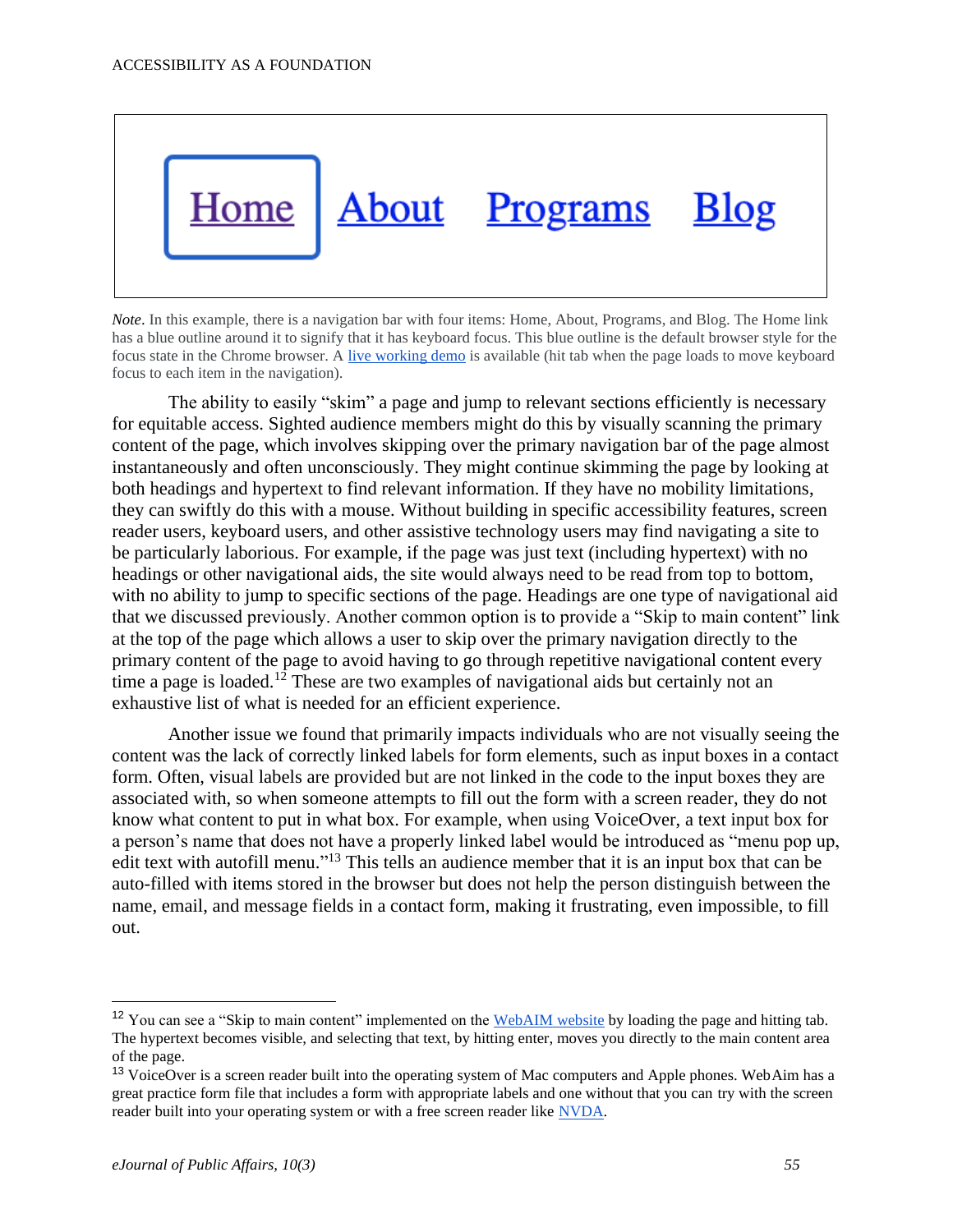In addition, although not a distinct part of the WCAG 2.0 AA criteria, we did examine how sites behaved on mobile devices, such as smartphones, given their heavy usage by college students. As noted earlier, guidelines specific to touch devices and small screens were introduced in the 2.1 and 2.2 releases of WCAG. In our review, we found that most sites implemented a responsive design that worked fairly well across screen sizes without the loss of content and functionality, but we did review two sites that did not. One site did have a separate mobile site implementation, and another had no small screen version available, making the experience far less than optimal on a phone. Optimizing for the mobile environment requires addressing the following observed issues:

- the default font size was too small:
- the "hit" areas of interactive elements were too small:
- transparent elements in the navigation made it difficult to read when scrolling through content;
- the layering of some interactive elements, like "Back to top" buttons, prevented those elements from functioning properly on a touch device; and,
- scrolling in two directions (horizontal and vertical) was detected on some sites.

When building and revising sites, it is critical to actually test and use the sites on mobile and touch devices. Smartphones will remain a critical touchpoint in the digital infrastructure and one that should not be overlooked heading into the next election cycle.

Finally, we did note some common readability issues associated with WCAG criteria 1.4.8 Visual Presentation. Level AAA criteria were not an official part of our audit, but it is worth noting that long (i.e., wide) lines of text larger than 80 characters and center-aligned text blocks are difficult to read and very easy to change in a template.

The access barriers we have outlined related to both content and templates all have solutions. If inclusion, and by extension accessibility, is a core value of the civic engagement infrastructure, then the organizations and people within the CEI have an obligation to provide content that is accessible to all consumers of the information we share. The work varies from quick and simple to more deliberate and intensive, but it is all core inclusive practice. In the next section, we describe ways to institutionalize these practices and leverage existing resources in order to achieve greater accessibility.

#### **The Case for Responsibility**

In large institutions or systems like the CEI, it can be easy to say that the content creator, editor, sharer, or manager is someone else—and that someone else is responsible for the missing alt text and headings, the shared PDFs, or the underlying code of a website. The reality is that all of us fall into this category: organization staffers, decision makers, college faculty, and student leadership. We either create original content for the organizations we work for or share the work of our colleagues with wider audiences on our websites, on social media, within college courses, at virtual events, and/or in emails. Therefore, we need to take responsibility for creating and distributing accessible content. This means that each of us must prioritize:

- creating accessible content;
- distributing and promoting accessible content;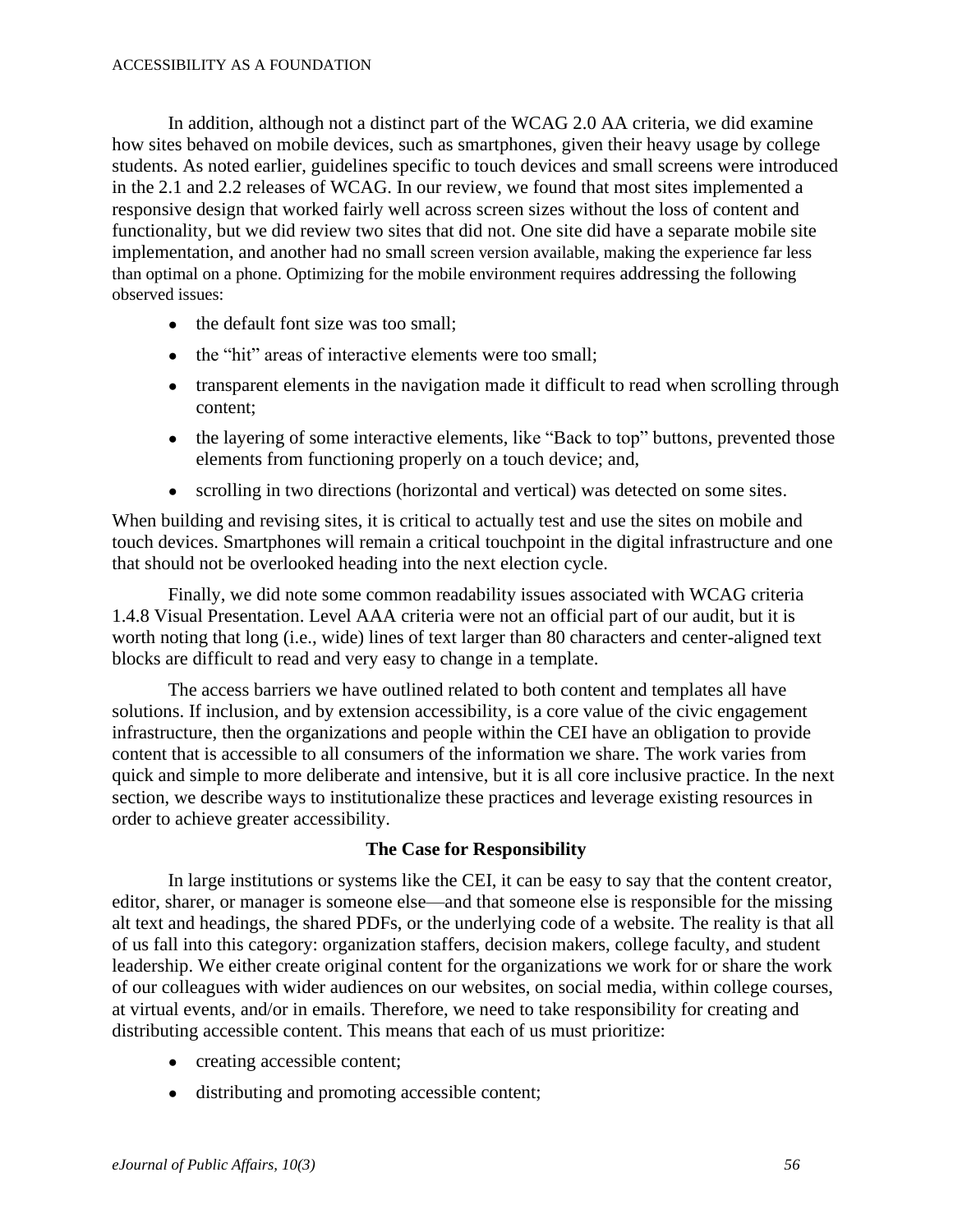- supporting student organizers in producing accessible content; and,
- procuring accessible platforms and designs.

These are not unachievable goals but do require that accessibility becomes the expectation—the minimum—and that these practices are built into workflows. In the following section we recommend strategies for each in turn.

#### **Creating Accessible Content**

Organizations are accountable for the materials they create and the information they disseminate. Lawsuits related to website accessibility have emerged in many different sectors beyond higher education, with over 2,250 cases in each of the last 3 years and a trend continuing upward (Shaw, 2021). Thus, in addition to improving accessibility because doing so aligns with organizational goals around equitable access, organizations should make these changes to reduce liability as well. Creating new materials with access in mind should be emphasized: It is much easier than remediating existing content. Therefore, to use resources effectively, accessibility should be a criterion for new work and new releases/revisions of publications moving forward.

#### *Investing in Professional Development*

All staffers should be involved with professional development around accessibility, although the level of training may vary depending on their role. Minimally, each staffer should understand the basic practices of accessibility and how to implement them in the platforms they work with most.

Professional development does not have to be expensive; there are existing free resources to leverage such as [WebAim's detailed articles and tutorials,](https://webaim.org/articles/) [SUNY Oswego's accessibility](https://ww1.oswego.edu/accessibility/)  [website](https://ww1.oswego.edu/accessibility/) (and those of many other colleges and universities), and numerous webinars from companies that offer accessibility tools and services like Deque, which also hosts a free virtual conference each March called axe-con. In addition, some organizations offer courses by experts. Two options that we have experience with include synchronous trainings through [WebAim](https://webaim.org/services/training/) and asynchronous training through [Deque University.](https://dequeuniversity.com/) Both include in-depth accessibility training for the web, Microsoft Office, and PDFs. Sending every staffer to a training session by one of these experts may be unrealistic, but sending one staffer who can then share with the rest of the team might be reasonable.

Of course, there is no reason individual organizations and campuses within the CEI should tackle these issues on their own. Given the prevalence of joint working groups, webinars, and trainings that already exist in this space, the structural resources exist for professional development to be conducted jointly and cost effectively.

# *Style Guides*

Organizations should consider putting together style or brand guides that provide consistent implementation of accessibility features relevant to content creators. One specific area to include that would be different for each organization is how to use brand colors for consistency and for color contrast.<sup>14</sup> This could include specifications about what combinations of colors can be used (including what color text can be used on what color background and at

<sup>14</sup> [Vanderbilt's Brand Style Guide](https://www.vanderbilt.edu/communications/brand/accessibility.php) models one way this could be implemented.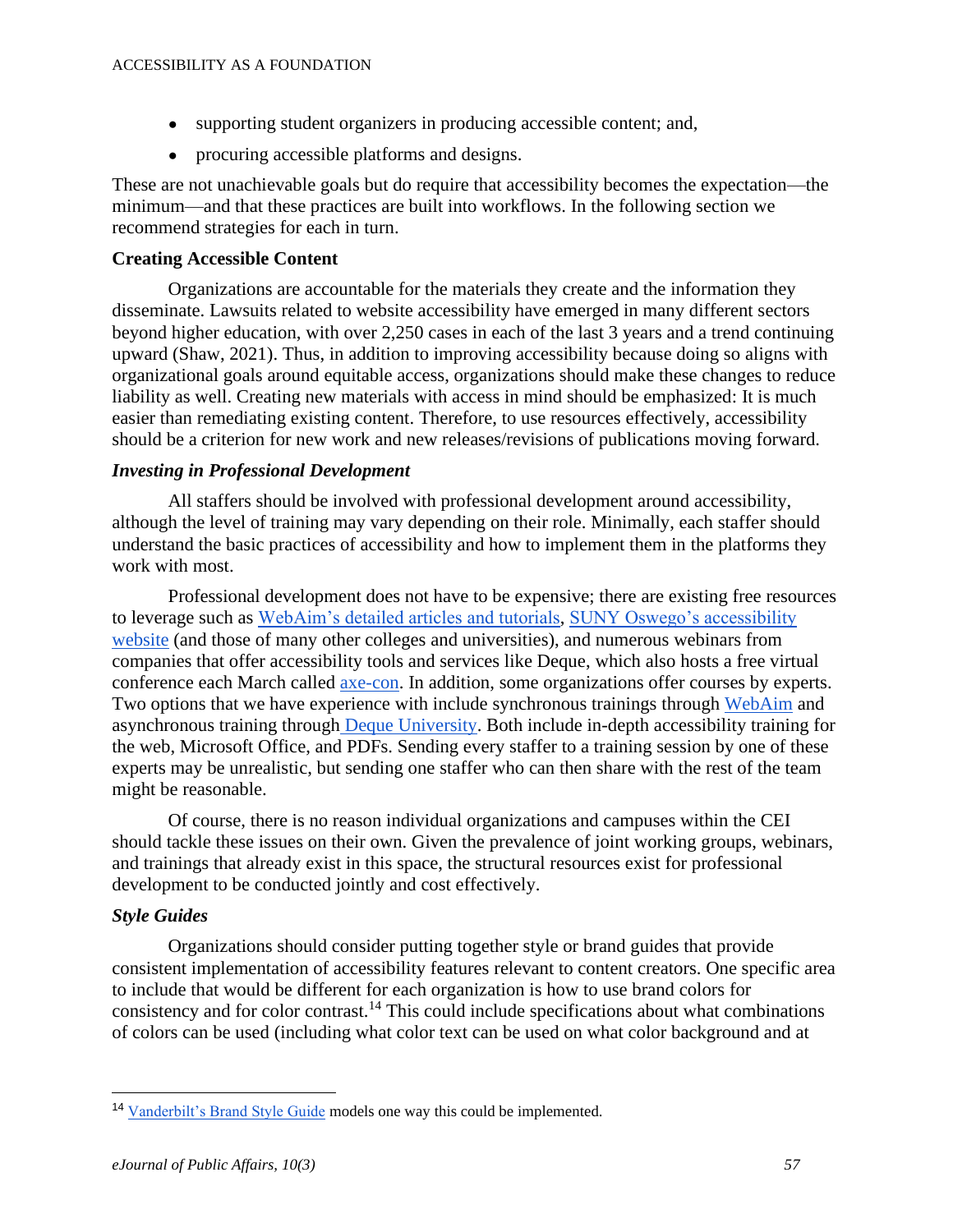what font size) and what other visual indicators should also be implemented (e.g., underlining to signify hyperlinks).

#### **Distributing and Promoting Accessible Content**

One of the primary benefits of participation with the CEI are the materials created and shared by various organizations. We direct student leaders to organization websites to find data on the youth vote, review guidelines for planning and strategy, participate in webinars, and download social media graphics. In turn, student leaders direct their peers to organization websites to complete pledge-to-vote forms, learn more about candidates, and share social media content. In our experience, rather than duplicate efforts, staffers readily direct individuals to refer to work produced by other organizations in the CEI when posed with a question outside the scope of their organization. Given the emphasis on building broad campus coalitions dedicated to this work, digital reports and planning guides (often PDFs) are and should be sent far and wide.

Those of us distributing and promoting content have a responsibility to ensure that the materials we share are accessible. Prior to sharing a PDF or slide deck, run an accessibility checker to make sure the content meets the criteria outlined here. Check promotional videos and webinars for subtitles/captions and photos/graphics for appropriate alternative text. Along with using the free resources outlined in the previous section for guidance on how to check a text or image, individuals can use accessibility checkers built into Microsoft Office products and Adobe Acrobat, as well as third-party checkers like the [Grackle](https://chrome.google.com/webstore/detail/grackle-accessibility-che/copojmaamcpblldileiipebpfjahcnjf?hl=en) extension for Google Workspace.

When you encounter inaccessible content, alert the content creator and kindly request that the content meet accessibility standards. Actors and organizations in the CEI regularly push each other to meet best practices—accessibility is a best practice that will benefit from the same collaborative spirit permeating the CEI. When possible, help others within the CEI to level up their accessibility by sharing steps you or your team have used to achieve the standards you are requesting they also meet.

# **Supporting Student Organizers**

Given the importance of student leadership to the CEI, any strategy that prioritizes accessibility must include strategies for helping student leaders value accessibility as central to the work and as an important inclusive practice and communication skillset. Beyond encouraging students who create materials to engage in the training options listed previously, on- and offcampus actors can encourage students in this work in several ways:

- Ensure that incentive programs evaluating civic engagement plans (e.g., competitions) include accessibility as a criterion to be scored.
- Share guidance on accessibility in the form of checklists.<sup>15</sup> Faculty, student affairs staff, and nonprofit staff overseeing student interns and fellows already ask students to create and implement plans that adhere to best practices and check their plans against a variety of criteria.
- Include training on these skills at student-focused events such as state and national voter engagement summits as well as webinar series.

<sup>15</sup> One example is th[e Social Media Accessibility Checklist](https://therealalexa.com/accessible-social) by Alexa Heinrich.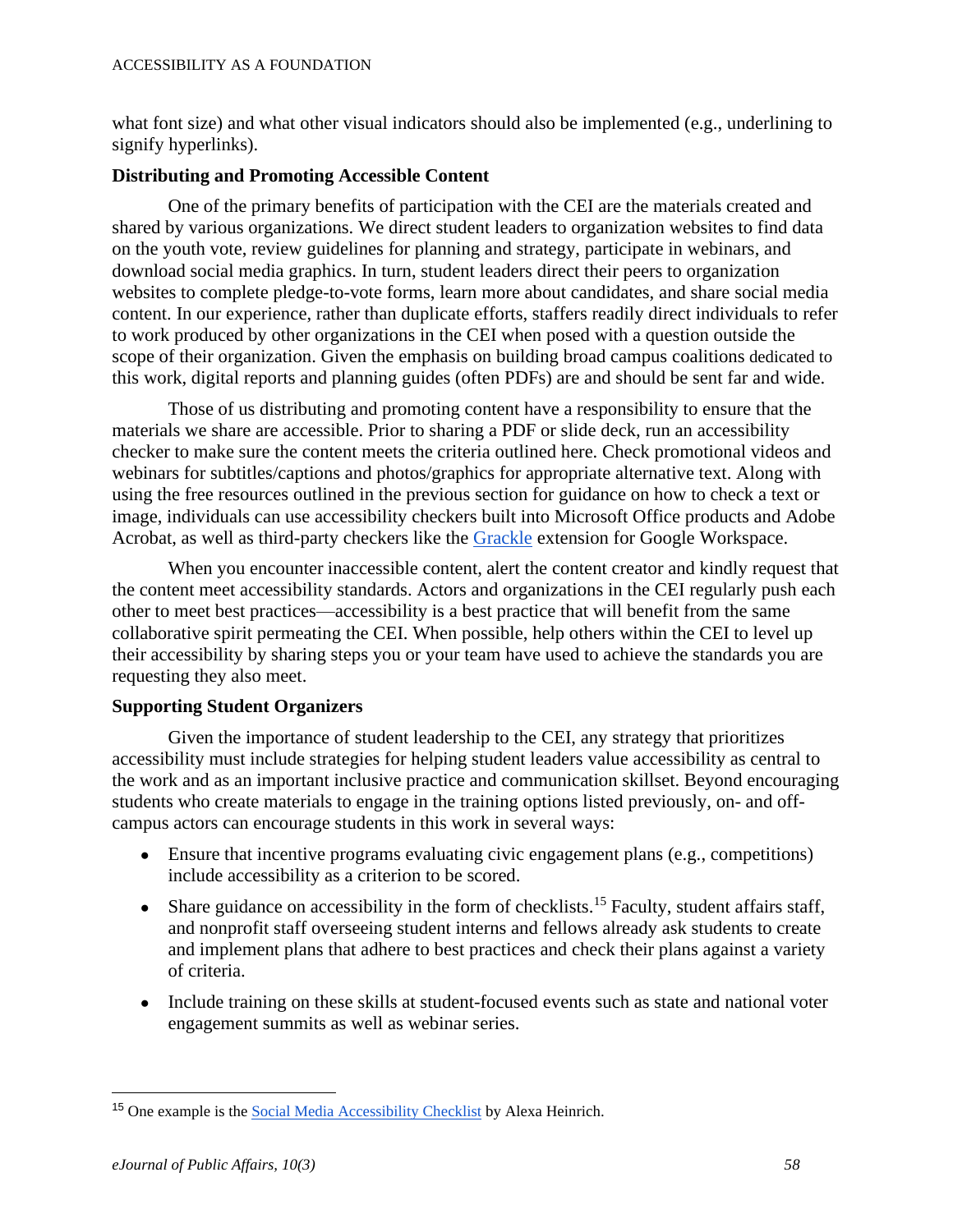#### ACCESSIBILITY AS A FOUNDATION

In addition to encouraging and supporting students in their accessibility journeys related to student organizing, remind them how this work applies to other domains with which they might be engaged.

#### **Procuring Accessible Platforms and Designs**

The work of digital organizing relies on working with third parties in two main categories: those we contract with to design something on our behalf (e.g., hiring an agency to design a website or a publication) and platforms on which we might deploy content (e.g., social media). In either case, accessibility should be an essential criterion for selection and use.

#### *Contracted Design*

One key recommendation moving forward is to build accessibility into RFPs, design specifications, and contracts rather than assuming this will be included. Not all marketing and design firms have this expertise, and many consider accessibility an "add-on," not a baseline requirement. Remember that these agencies are working on your behalf to create something in the name of your organization, so baking the organization's values into the process is critical.

#### *Platforms*

There are a variety of platforms we might use in just the communication work we do: email campaigns, social media, texting, video conferencing, etc. When options are available, we should prioritize those with accessibility features. When evaluating platforms, you can request an Accessibility Conformance Report (ACR), sometimes referred to as a Voluntary Product Accessibility Template (VPAT), which is the name of the template before it is filled out.<sup>16</sup> These reports should identify known accessibility issues, workarounds, and roadmaps for resolving issues. Look for recent reports (generally within the last 12 months) and those created or reviewed by a third party.

It is not enough to know that accessibility features are available; once a platform is procured or a decision has been made to leverage it (as in the case of various social media platforms), staffers need to be trained on how to incorporate those accessibility practices into their workflows. For example, Facebook implements automated alt text that may work in some circumstances but likely needs to be edited so that the text provided serves the intended purpose of the image and communicates the same information.

In this section, we reviewed the responsibility of those within the CEI to distribute accessible content and ways to meet that responsibility, including the need to: provide all staffers with training and guidance on creating accessible content; hold ourselves and our peers accountable for the materials we generate and share; and prioritize adopting tools/platforms and contracting with tools that value accessibility. For these steps to be successful, they need to be incorporated into workflows, systems, and routines.

#### **Conclusion**

One of the greatest strengths of the civic engagement infrastructure is that it functions as a supportive and collaborative community with a strong commitment to data-driven action. We have identified significant room for improvement in the accessibility of the digital CEI and are

<sup>&</sup>lt;sup>16</sup> Knowbility's explainer, [Checking 3rd Party Vendors' Product Accessibility,](https://knowbility.org/blog/2020/third-party-vendor-accessibility-check) is a good place to start for learning more about this.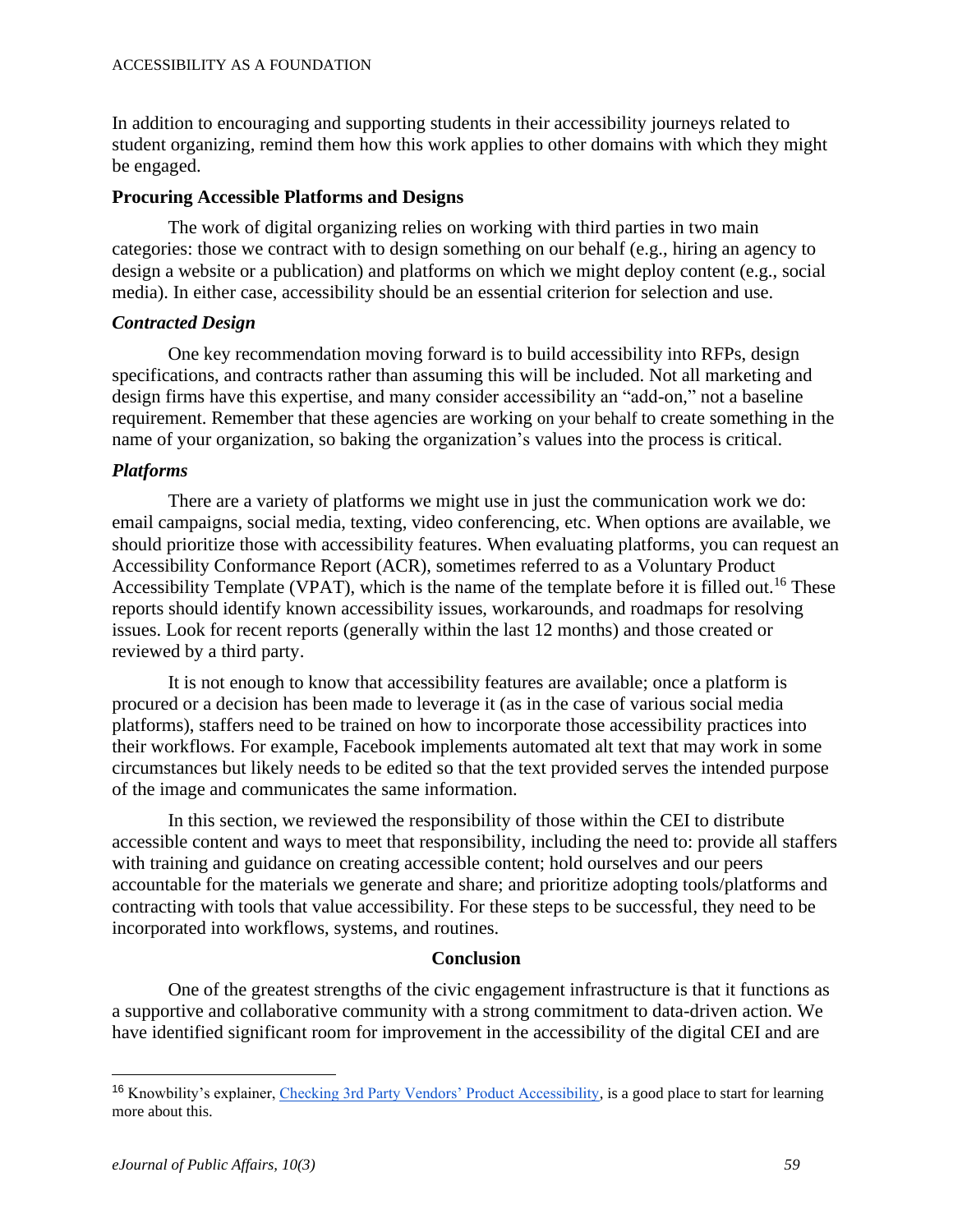#### ACCESSIBILITY AS A FOUNDATION

hopeful that actors within the CEI will collaborate on a more accessible future. That said, introductions to digital accessibility can be both daunting and overwhelming, perhaps particularly so for a community as value-driven and Internet-reliant as this one. However, the skills are learnable and the barriers actionable. As with other skills, everyone starts as a beginner—practice and repetition make the process grow easier over time. Each commitment to make one improvement, however big or small at any given moment, is a step toward greater inclusivity. The CEI has, embedded within it, the means necessary (webinars, trainings, shared spaces, shared resources, expertise) to commit to greater accessibility and support participants at various skill levels.

Those dedicated to civic engagement on college campuses know that this work is not just about turning out voters. It is about supporting students as they become active citizens capable of effectively advocating for themselves and others in a plural society. Through the CEI's planning guides, summits, webinars, and more, students develop as campus leaders and learn skills and values they take into their communities beyond campus. Prioritizing accessibility as a component of civic engagement organizing can only benefit students as they develop their own sense of what it means to be an active citizen.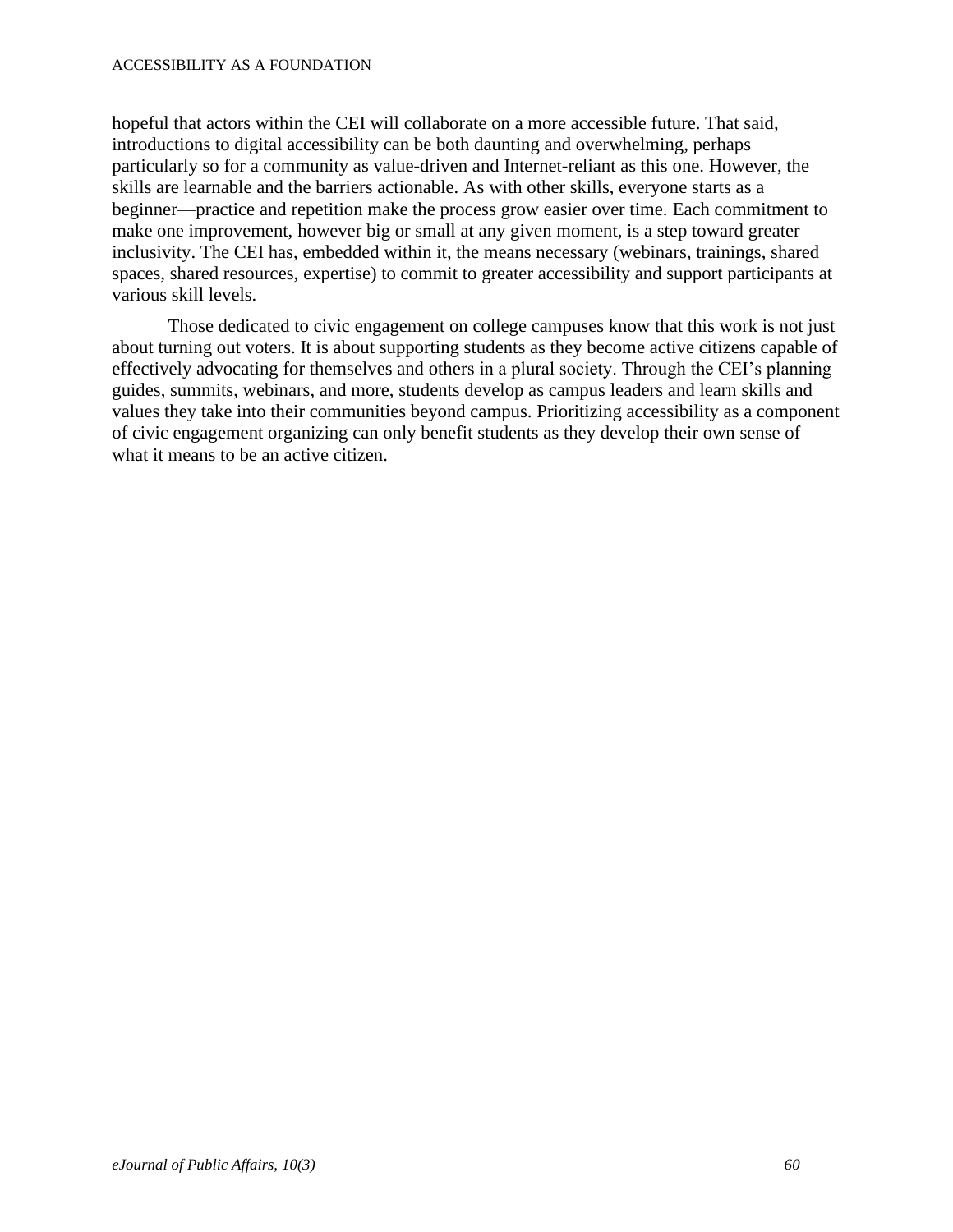#### **References**

- Adams, C., Campbell, A., Montgomery, R., Cooper, M., & Kirkpatrick, A. (Eds.). (2021). *Web content accessibility guidelines (WCAG) 2.2. W3C working draft 21 May 2021*. https://www.w3.org/TR/WCAG22/
- Caldwell, B., Cooper, M., Reid, L. G., & Vanderheiden, G. (Eds). (2008, December). *Web content accessibility guidelines (WCAG) 2.0. W3C recommendation 11 December 2008*. https://www.w3.org/TR/WCAG20/
- CIRCLE. (2021, April 29). *Half of youth voted in 2020, an 11 point increase from 2016.* https://circle.tufts.edu/latest-research/half-youth-voted-2020-11-point-increase-2016
- Civil Rights Education and Enforcement Center. (n.d.). *National Association of the Deaf v. Harvard and National Association of the Deaf v. MIT.* https://creeclaw.org/case/onlinecontent-lawsuit-harvard-mit/
- Gierdowski, D. C., (2021, April 5). Student experiences with connectivity and technology in the pandemic. *Educause*. https://www.educause.edu/ecar/research-publications/2021/studentexperiences-with-connectivity-and-technology-in-the-pandemic/introduction-and-keyfindings
- Horton, S., & Quesenbery, W. (2014). *A web for everyone: Designing accessible user experiences.* Rosenfeld Media.
- Kirkpatrick, A., O Connor, J., Campbell, A., & Cooper, M. (Eds.). (2018). *Web content accessibility guidelines (WCAG) 2.1. W3C recommendation 05 June 2018*. https://www.w3.org/TR/WCAG21/
- Marcotte, E. (2010, May 25). Responsive web design*. A List Apart*. https://alistapart.com/article/responsive-web-design/
- Moody, J. (2021, April 27). A guide to the changing number of U.S. universities. *U.S. News & World Report*. https://www.usnews.com/education/best-colleges/articles/how-manyuniversities-are-in-the-us-and-why-that-number-is-changing
- National Center for Education Statistics. (2021). *Fast facts: Students with disabilities*. https://nces.ed.gov/fastfacts/display.asp?id=60
- Office for Civil Rights. (2020, July 24). *The 30th anniversary of the Americans with Disabilities Act* [Blog post]. https://www2.ed.gov/about/offices/list/ocr/blog/20200724.html
- Pew Research Center. (2021, April 7). *Mobile fact sheet.*  https://www.pewresearch.org/internet/fact-sheet/mobile/
- Shaw, S. (2021, April 28). Federal website accessibility lawsuits increase in 2020 despite midyear pandemic lull. *Seyfarth ADA Title III News and Insights*. https://www.adatitleiii.com/2021/04/federal-website-accessibility-lawsuits-increased-in-2020-despite-mid-year-pandemic-lull/
- Shum, A., Holmes, K., Woolery, K., Price, M., Kim, D., Dvorkina, E., Dietrich-Muller, D., Kile, N., Moris, S., Chou, J., & Malekzadeh, S. (2016). *Inclusive design toolkit.* https://www.microsoft.com/design/inclusive/

Students Learn Students Vote. (n.d.). *About us.* https://slsvcoalition.org/about/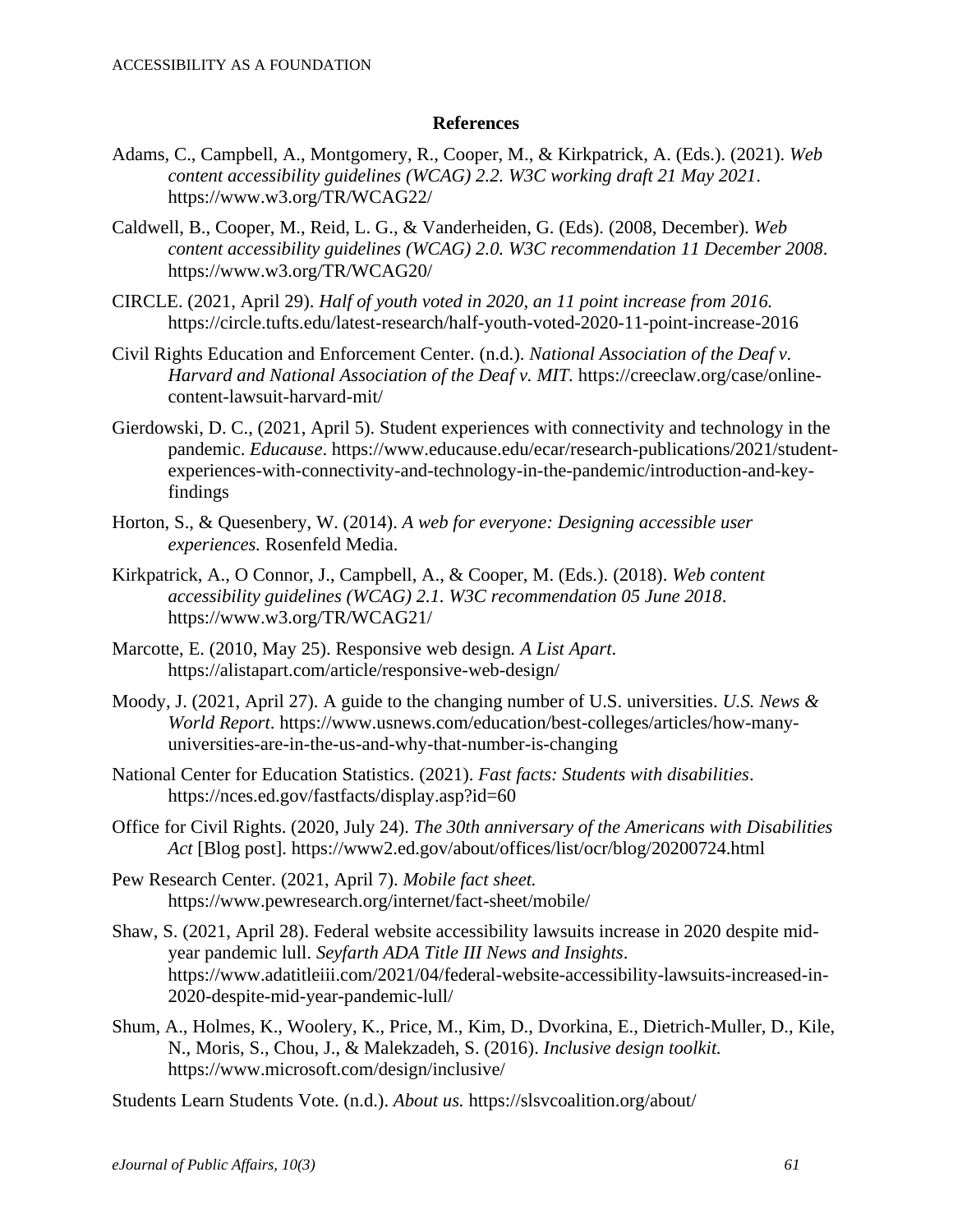- Students Learn Students Vote. (2017). *Strengthening American democracy: A guide for developing an action plan to increase civic learning, political engagement, and voting rates among college students.* https://younginvincibles.org/wpcontent/uploads/2017/10/Strengthening-American-Democracy\_smaller-1.pdf
- Students Learn Students Vote. (2019). *Strengthening American Democracy: A Guide for Developing an Action Plan to Increase Civic Learning, Political Engagement, and Voting Rates Among College Students* (2nd ed.). http://apps.naspa.org/files/StrengtheningAmericanDemocracyGuide.pdf
- W3C. (n.d.). *Understanding success criterion 1.2.5: Audio description (prerecorded)*. https://www.w3.org/WAI/WCAG21/Understanding/audio-description-prerecorded.html

Web Accessibility in Mind. (2019). *Alternative text*. https://webaim.org/techniques/alttext/